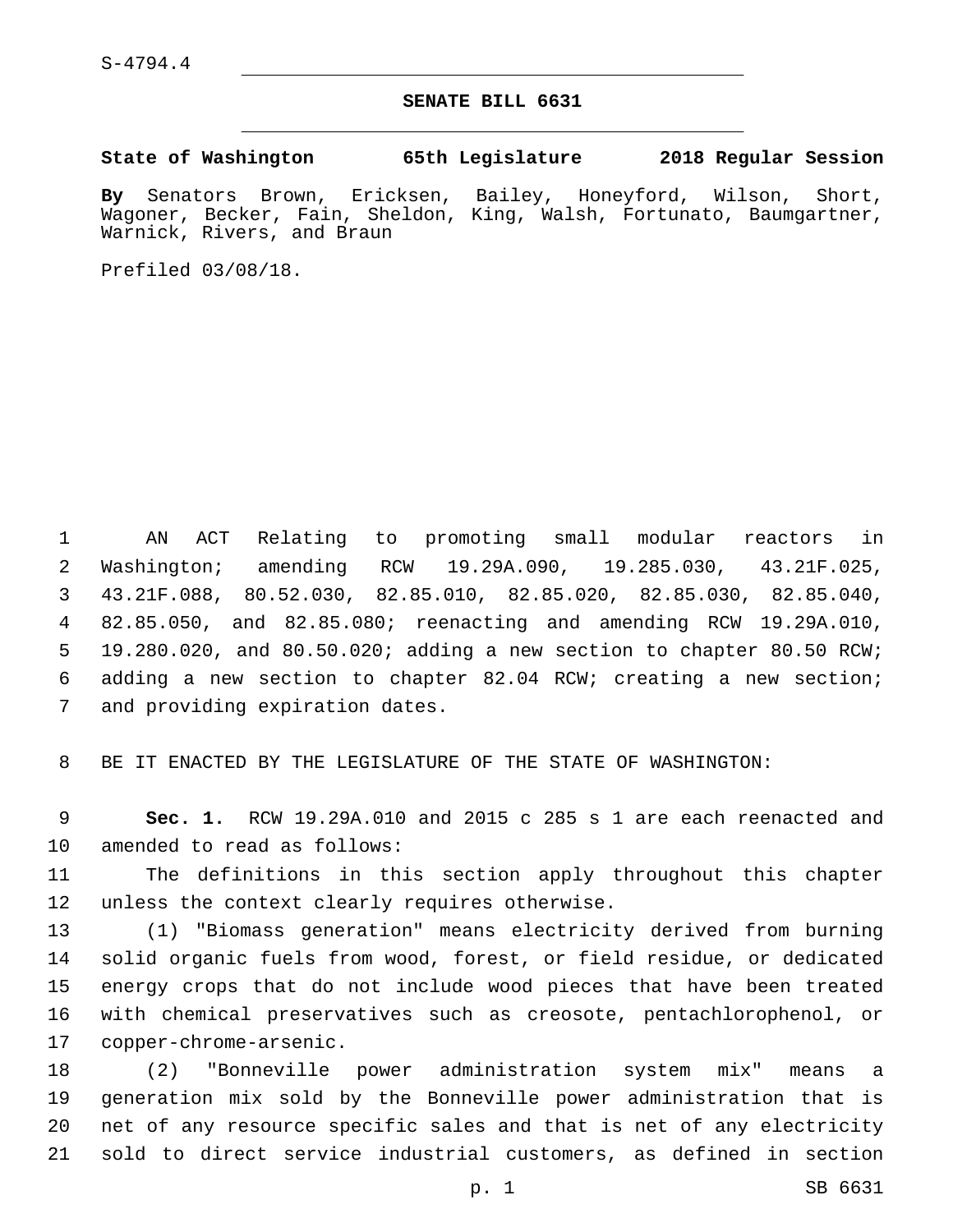3(8) of the Pacific Northwest electric power planning and conservation act (16 U.S.C. Sec. 839(a)(8)).2

 (3) "Coal generation" means the electricity produced by a generating facility that burns coal as the primary fuel source.

 (4) "Commission" means the utilities and transportation commission.6

 (5) "Conservation" means an increase in efficiency in the use of energy use that yields a decrease in energy consumption while providing the same or higher levels of service. Conservation includes 10 low-income weatherization programs.

 (6) "Consumer-owned utility" means a municipal electric utility formed under Title 35 RCW, a public utility district formed under Title 54 RCW, an irrigation district formed under chapter 87.03 RCW, a cooperative formed under chapter 23.86 RCW, or a mutual corporation or association formed under chapter 24.06 RCW, that is engaged in the business of distributing electricity to more than one retail electric 17 customer in the state.

 (7) "Declared resource" means an electricity source specifically identified by a retail supplier to serve retail electric customers. A declared resource includes a stated quantity of electricity tied directly to a specified generation facility or set of facilities either through ownership or contract purchase, or a contractual right to a stated quantity of electricity from a specified generation 24 facility or set of facilities.

(8) "Department" means the department of commerce.

 (9) "Electric meters in service" means those meters that record in at least nine of twelve calendar months in any calendar year not less than two hundred fifty kilowatt-hours per month.

 (10) "Electric utility" means a consumer-owned or investor-owned 30 utility as defined in this section.

 (11) "Electricity" means electric energy measured in kilowatt-hours, or electric capacity measured in kilowatts, or both.

 (12) "Electricity information coordinator" means the organization selected by the department under RCW 19.29A.080 to: (a) Compile generation data in the Northwest power pool by generating project and by resource category; (b) compare the quantity of electricity from declared resources reported by retail suppliers with available generation from such resources; (c) calculate the net system power mix; and (d) coordinate with other comparable organizations in the 40 western interconnection.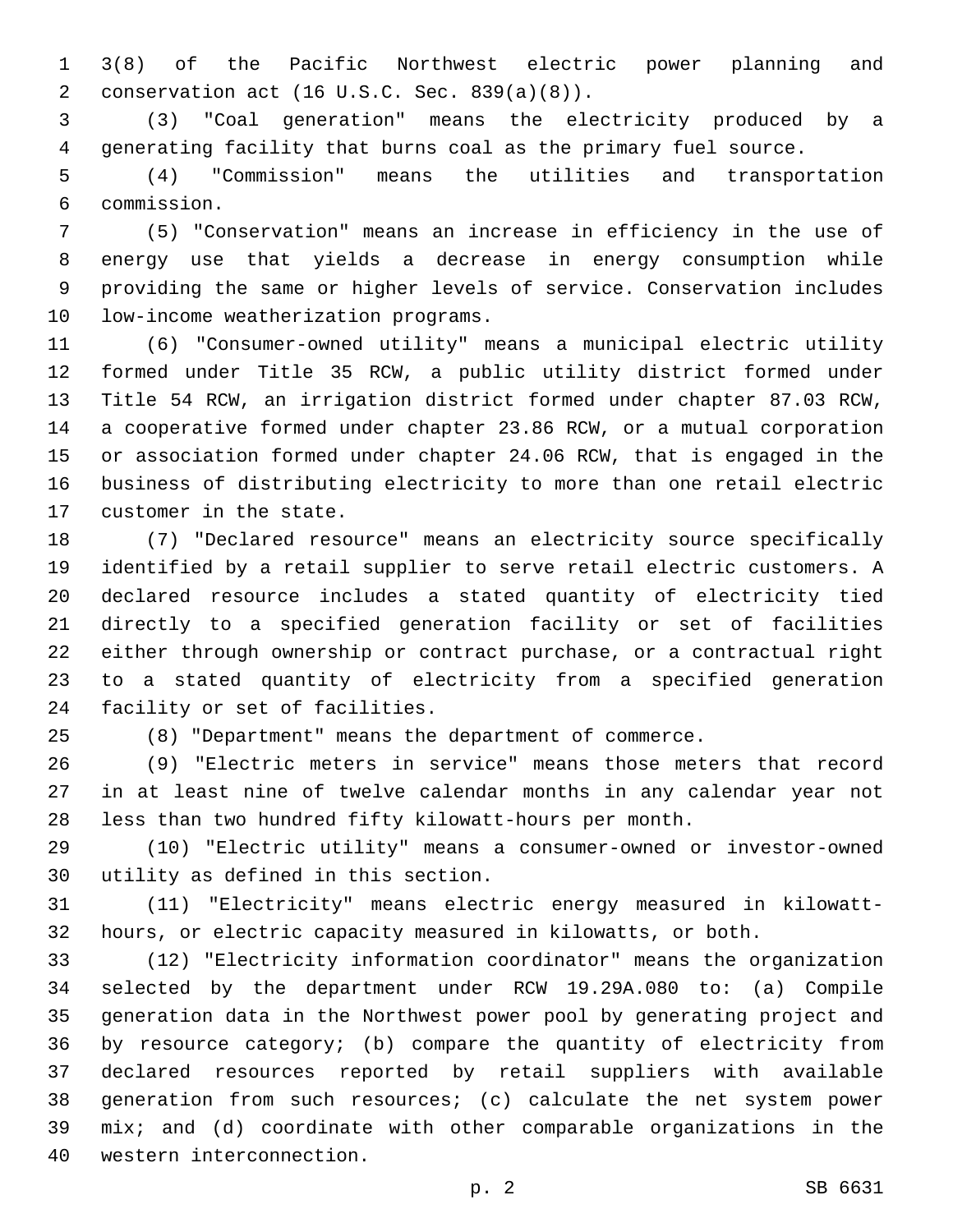(13) "Electricity product" means the electrical energy produced by a generating facility or facilities that a retail supplier sells or offers to sell to retail electric customers in the state of 4 Washington, provided that nothing in this title (( $\frac{1}{n}$ )) may be construed to mean that electricity is a good or product for the purposes of Title 62A RCW, or any other purpose. It does not include electrical energy generated on-site at a retail electric customer's 8 premises.

 (14) "Fuel mix" means the actual or imputed sources of electricity sold to retail electric customers, expressed in terms of percentage contribution by resource category. The total fuel mix 12 included in each disclosure ((shall)) must total one hundred percent.

 (15) "Geothermal generation" means electricity derived from thermal energy naturally produced within the earth.

 (16) "Governing body" means the council of a city or town, the commissioners of an irrigation district, municipal electric utility, or public utility district, or the board of directors of an electric cooperative or mutual association that has the authority to set and 19 approve rates.

 (17) "High efficiency cogeneration" means electricity produced by equipment, such as heat or steam used for industrial, commercial, heating, or cooling purposes, that meets the federal energy regulatory commission standards for qualifying facilities under the 24 public utility regulatory policies act of 1978.

 (18) "Hydroelectric generation" means a power source created when water flows from a higher elevation to a lower elevation and the flow is converted to electricity in one or more generators at a single 28 facility.

 (19) "Investor-owned utility" means a company owned by investors that meets the definition of RCW 80.04.010 and is engaged in distributing electricity to more than one retail electric customer in 32 the state.

 (20) "Landfill gas generation" means electricity produced by a generating facility that uses waste gases produced by the 35 decomposition of organic materials in landfills.

 (21) "Natural gas generation" means electricity produced by a generating facility that burns natural gas as the primary fuel source.38

 (22) "Net system power mix" means the fuel mix in the Northwest power pool, net of: (a) Any declared resources in the Northwest power

p. 3 SB 6631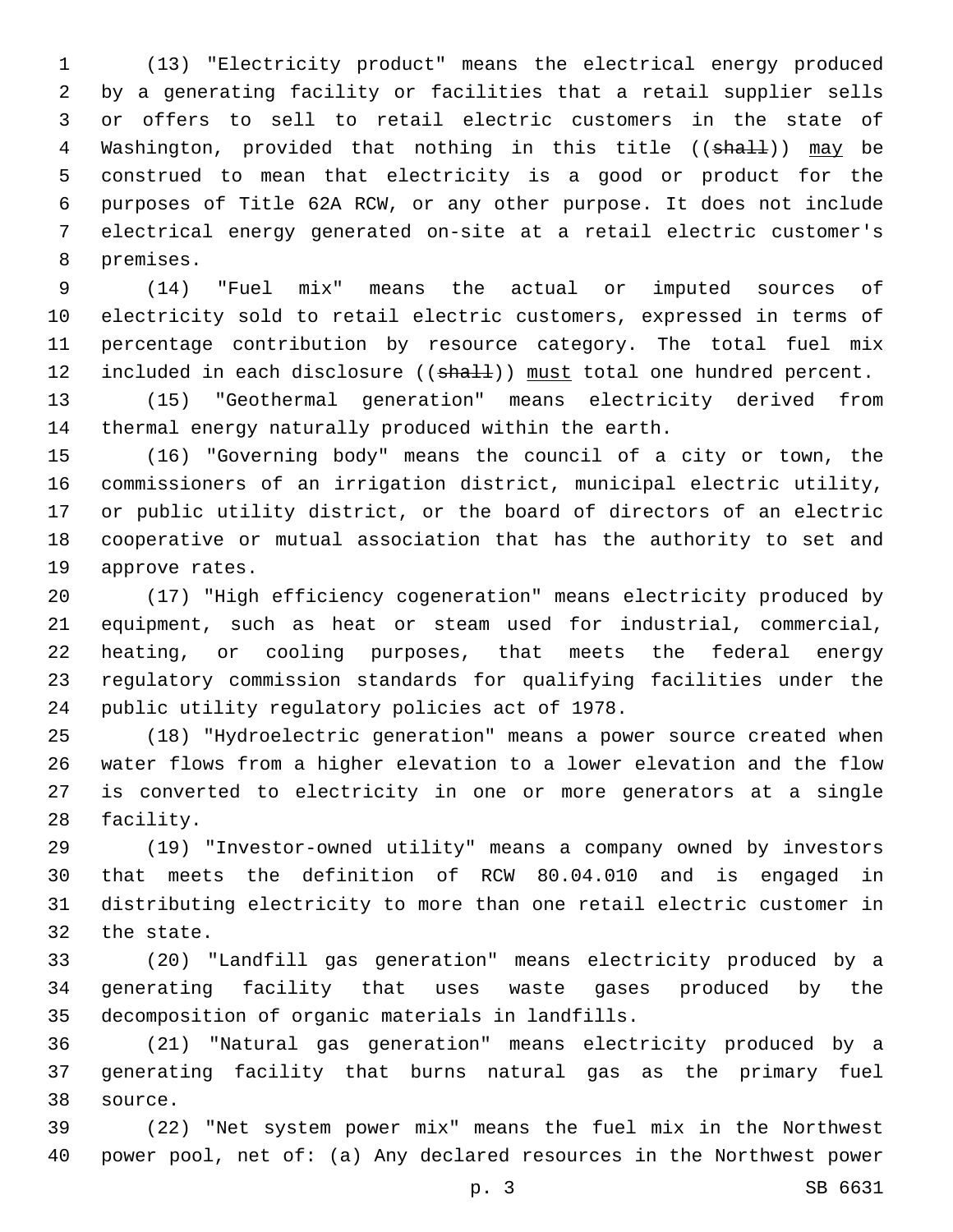pool identified by in-state retail suppliers or out-of-state entities that offer electricity for sale to retail electric customers; (b) any electricity sold by the Bonneville power administration to direct service industrial customers; and (c) any resource specific sales 5 made by the Bonneville power administration.

 (23) "Northwest power pool" means the generating resources included in the United States portion of the Northwest power pool area as defined by the western systems coordinating council.

 (24) "Oil generation" means electricity produced by a generating facility that burns oil as the primary fuel source.

 (25) "Private customer information" includes a retail electric customer's name, address, telephone number, and other personally 13 identifying information.

 (26) "Proprietary customer information" means: (a) Information that relates to the source, technical configuration, destination, and amount of electricity used by a retail electric customer, a retail electric customer's payment history, and household data that is made available by the customer solely by virtue of the utility-customer relationship; and (b) information contained in a retail electric 20 customer's bill.

21 (27) "Renewable resources" means electricity generation from a 22 small modular reactor, or facilities fueled by: (a) Water; (b) wind; (c) solar energy; (d) geothermal energy; (e) landfill gas; or (f) biomass energy based on solid organic fuels from wood, forest, or field residues, or dedicated energy crops that do not include wood pieces that have been treated with chemical preservatives such as creosote, pentachlorophenol, or copper-chrome-arsenic.

 (28) "Resale" means the purchase and subsequent sale of electricity for profit, but does not include the purchase and the subsequent sale of electricity at the same rate at which the 31 electricity was purchased.

 (29) "Retail electric customer" means a person or entity that purchases electricity for ultimate consumption and not for resale.

 (30) "Retail supplier" means an electric utility that offers an electricity product for sale to retail electric customers in the 36 state.

 (31) "Small modular reactor" means a scalable nuclear power plant 38 using reactors that each have a gross power output no greater than three hundred megawatts electric, and where each reactor is designed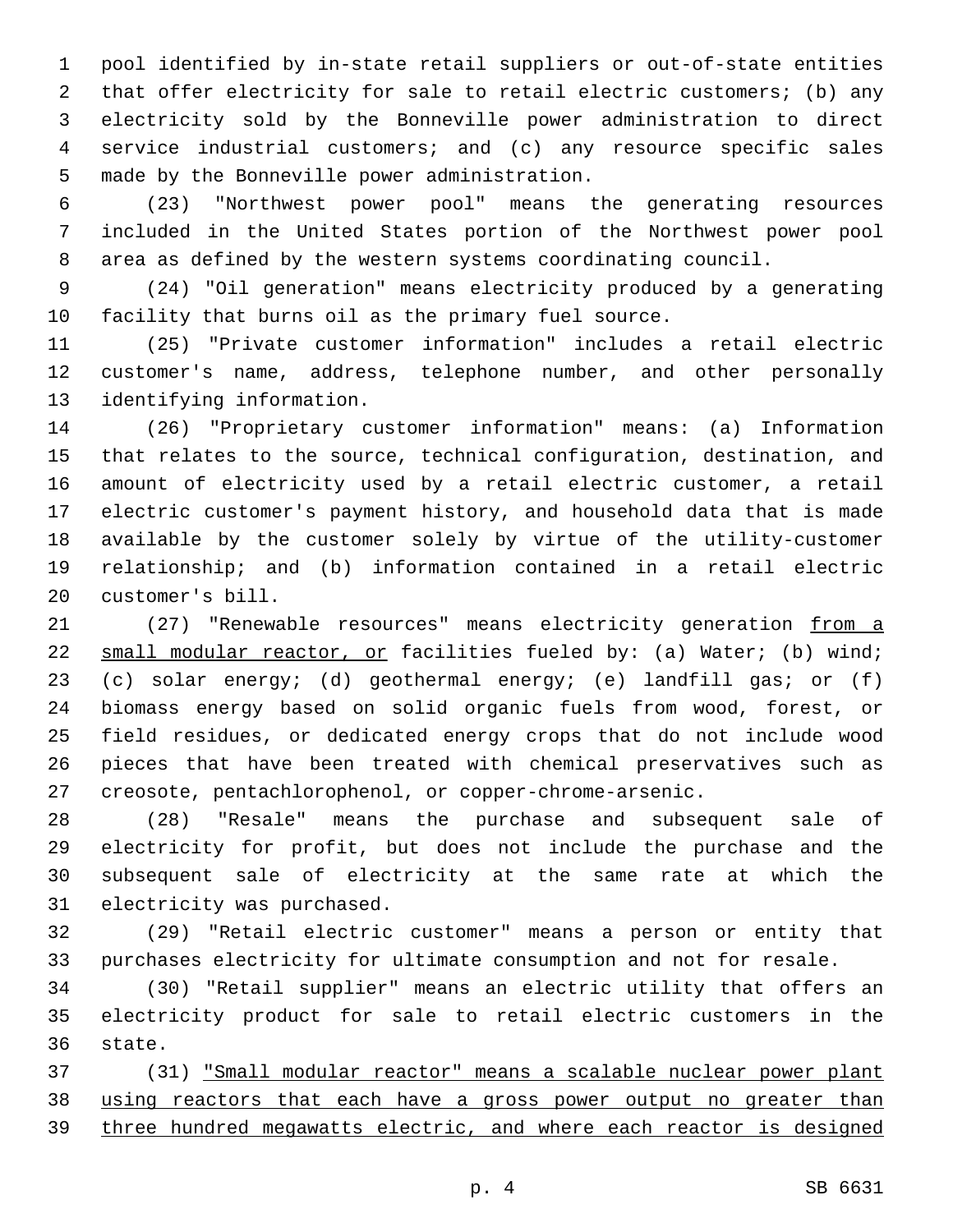for factory manufacturing and ease of transport, such as by truck, 2 rail, or barge.

 (32) "Small utility" means any consumer-owned utility with twenty-five thousand or fewer electric meters in service, or that has an average of seven or fewer customers per mile of distribution line.

6  $((+32))$   $(33)$  "Solar generation" means electricity derived from radiation from the sun that is directly or indirectly converted to 8 electrical energy.

9  $((+33))$   $(34)$  "State" means the state of Washington.

10 (( $\left(\frac{34}{10}\right)$  (35) "Waste incineration generation" means electricity derived from burning solid or liquid wastes from businesses, households, municipalities, or waste treatment operations.

13 (( $(35)$ ) (36) "Wind generation" means electricity created by movement of air that is converted to electrical energy.

 **Sec. 2.** RCW 19.29A.090 and 2014 c 129 s 1 are each amended to 16 read as follows:

 (1) Beginning January 1, 2002, each electric utility must provide to its retail electricity customers a voluntary option to purchase qualified alternative energy resources in accordance with this 20 section.

 (2) Each electric utility must include with its retail electric customer's regular billing statements, at least quarterly, a voluntary option to purchase qualified alternative energy resources. The option may allow customers to purchase qualified alternative energy resources at fixed or variable rates and for fixed or variable periods of time, including but not limited to monthly, quarterly, or annual purchase agreements. A utility may provide qualified alternative energy resource options through either: (a) Resources it owns or contracts for; or (b) the purchase of credits issued by a clearinghouse or other system by which the utility may secure, for trade or other consideration, verifiable evidence that a second party has a qualified alternative energy resource and that the second party agrees to transfer such evidence exclusively to the benefit of the 34 utility.

 (3) For the purposes of this section, a "qualified alternative energy resource" means the electricity or thermal energy produced from a small modular reactor, or generation facilities that are fueled by: (a) Wind; (b) solar energy; (c) geothermal energy; (d) landfill gas; (e) wave or tidal action; (f) gas produced during the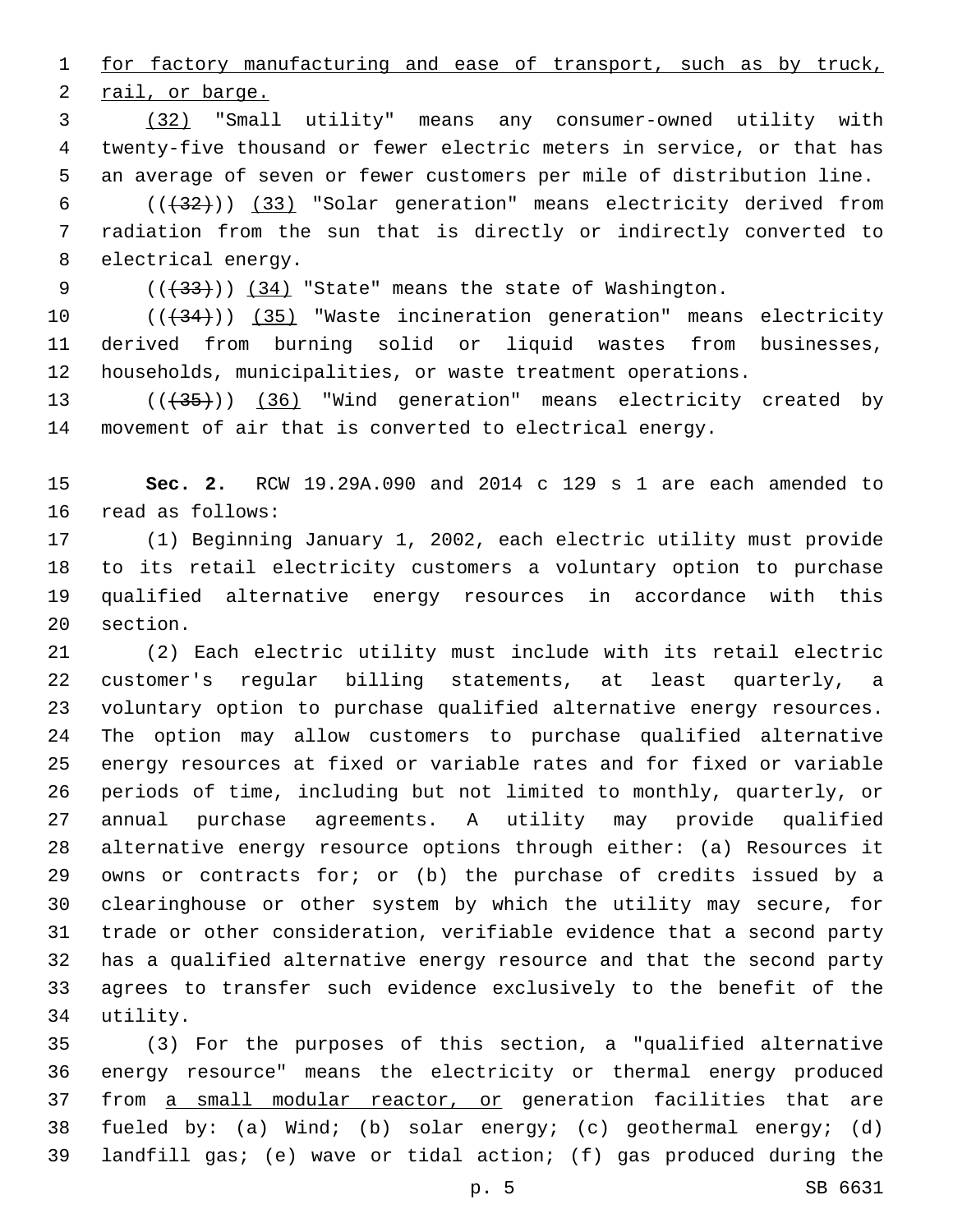treatment of wastewater; (g) qualified hydropower; or (h) biomass energy based on animal waste or solid or liquid organic fuels from wood, forest, or field residues, or dedicated energy crops that do not include wood pieces that have been treated with chemical preservatives such as creosote, pentachlorophenol, or copper-chrome-arsenic.6

 (4) For the purposes of this section, "qualified hydropower" means the energy produced either: (a) As a result of modernizations or upgrades made after June 1, 1998, to hydropower facilities operating on May 8, 2001, that have been demonstrated to reduce the mortality of anadromous fish; or (b) by run of the river or run of the canal hydropower facilities that are not responsible for 13 obstructing the passage of anadromous fish.

 (5) The rates, terms, conditions, and customer notification of each utility's option or options offered in accordance with this section must be approved by the governing body of the consumer-owned utility or by the commission for investor-owned utilities. All costs and benefits associated with any option offered by an electric utility under this section must be allocated to the customers who voluntarily choose that option and may not be shifted to any customers who have not chosen such option. Utilities may pursue known, lawful aggregated purchasing of qualified alternative energy resources with other utilities to the extent aggregated purchasing can reduce the unit cost of qualified alternative energy resources, and are encouraged to investigate opportunities to aggregate the purchase of alternative energy resources by their customers. Aggregated purchases by investor-owned utilities must comply with any applicable rules or policies adopted by the commission related to least-cost planning or the acquisition of renewable resources.

 (6) Each consumer-owned utility must maintain and make available upon request of the department and each investor-owned utility must maintain and make available upon request of the commission information describing the option or options it is offering its customers under the requirements of this section, the rate of customer participation, the amount of qualified alternative energy resources purchased by customers, the amount of utility investments in qualified alternative energy resources, and the results of pursuing aggregated purchasing opportunities. The department and the 39 commission ((shall)) must report the information to the appropriate 40 committees of the legislature upon request.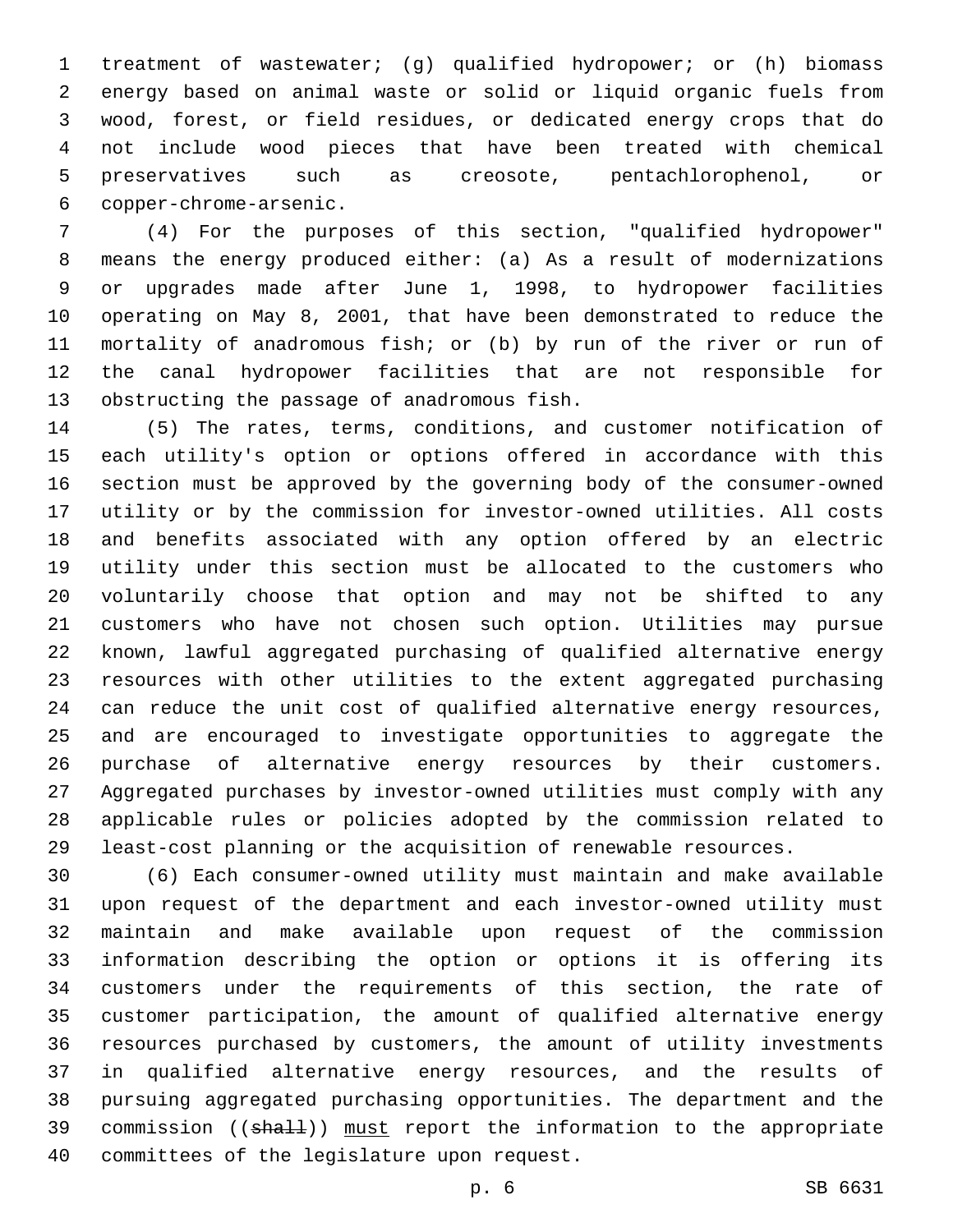**Sec. 3.** RCW 19.280.020 and 2015 3rd sp.s. c 19 s 8 are each reenacted and amended to read as follows:2

 The definitions in this section apply throughout this chapter unless the context clearly requires otherwise.4

 (1) "Combined heat and power" means the sequential production of electricity and useful thermal energy from a common fuel source where, under normal operating conditions, the facility has a useful thermal energy output of no less than thirty-three percent of the 9 total energy output.

 (2) "Commission" means the utilities and transportation 11 commission.

 (3) "Conservation and efficiency resources" means any reduction in electric power consumption that results from increases in the efficiency of energy use, production, transmission, or distribution.

 (4) "Consumer-owned utility" includes a municipal electric utility formed under Title 35 RCW, a public utility district formed under Title 54 RCW, an irrigation district formed under chapter 87.03 RCW, a cooperative formed under chapter 23.86 RCW, a mutual corporation or association formed under chapter 24.06 RCW, a port district formed under Title 53 RCW, or a water-sewer district formed under Title 57 RCW, that is engaged in the business of distributing electricity to one or more retail electric customers in the state.

(5) "Department" means the department of commerce.

 (6) "Electric utility" means a consumer-owned or investor-owned 25 utility.

 (7) "Full requirements customer" means an electric utility that relies on the Bonneville power administration for all power needed to supply its total load requirement other than that served by nondispatchable generating resources totaling no more than six 30 megawatts or renewable resources.

 (8) "Governing body" means the elected board of directors, city council, commissioners, or board of any consumer-owned utility.

 (9) "Integrated resource plan" means an analysis describing the mix of generating resources, conservation, methods, technologies, and resources to integrate renewable resources and, where applicable, address overgeneration events, and efficiency resources that will meet current and projected needs at the lowest reasonable cost to the utility and its ratepayers and that complies with the requirements 39 specified in RCW 19.280.030(1).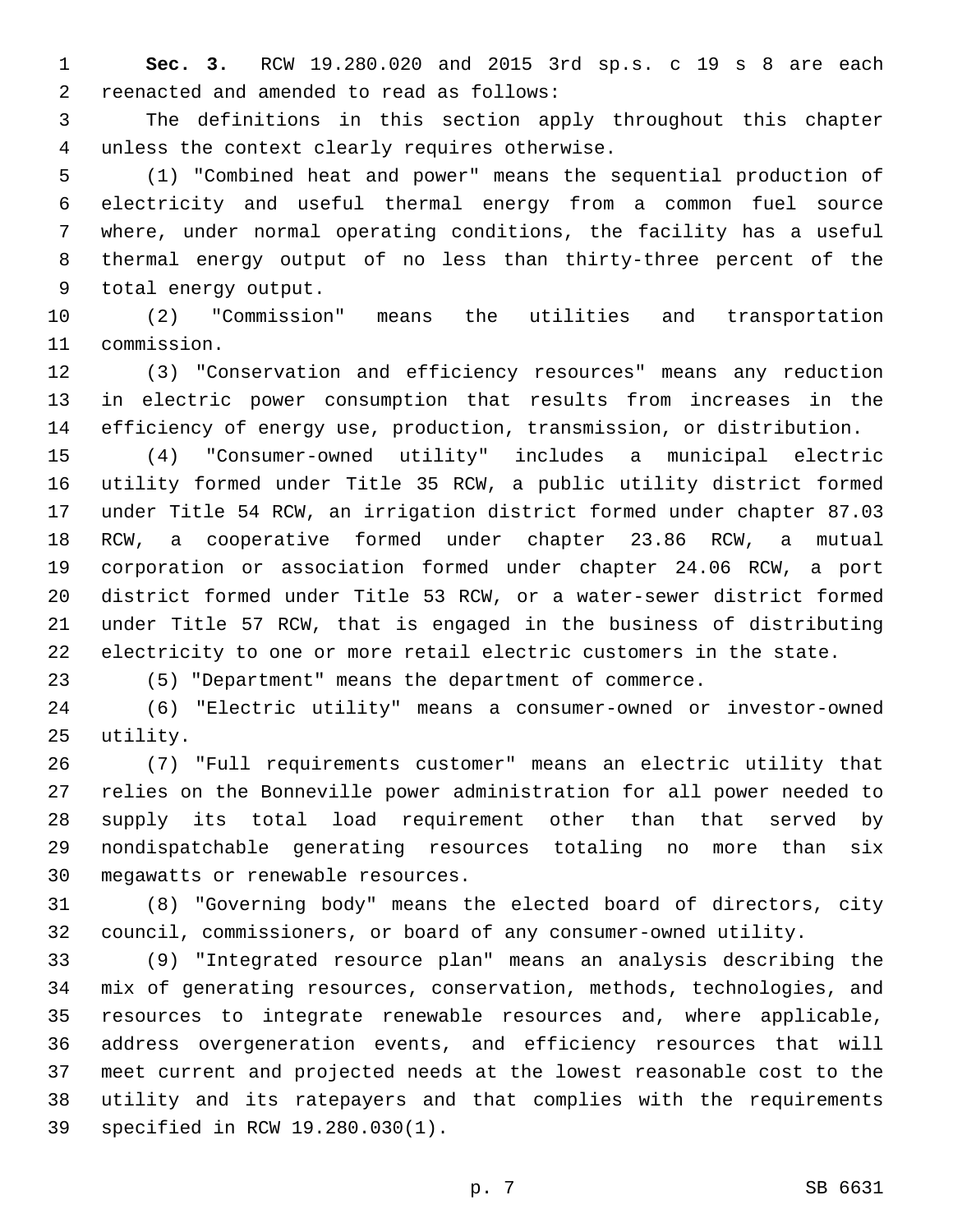(10) "Investor-owned utility" means a corporation owned by investors that meets the definition in RCW 80.04.010 and is engaged in distributing electricity to more than one retail electric customer 4 in the state.

 (11) "Lowest reasonable cost" means the lowest cost mix of generating resources and conservation and efficiency resources determined through a detailed and consistent analysis of a wide range of commercially available resources. At a minimum, this analysis must consider resource cost, market-volatility risks, demand-side resource uncertainties, resource dispatchability, resource effect on system operation, the risks imposed on the utility and its ratepayers, public policies regarding resource preference adopted by Washington state or the federal government, and the cost of risks associated with environmental effects including emissions of carbon dioxide.

 (12) "Overgeneration event" means an event within an operating period of a balancing authority when the electricity supply, including generation from intermittent renewable resources, exceeds the demand for electricity for that utility's energy delivery obligations and when there is a negatively priced regional market.

 (13) "Plan" means either an "integrated resource plan" or a 21 "resource plan."

 (14) "Renewable resources" means electricity generation facilities fueled by: (a) Water; (b) wind; (c) solar energy; (d) geothermal energy; (e) landfill gas; (f) biomass energy utilizing animal waste, solid or liquid organic fuels from wood, forest, or field residues or dedicated energy crops that do not include wood pieces that have been treated with chemical preservatives such as creosote, pentachlorophenol, or copper-chrome-arsenic; (g) by- products of pulping or wood manufacturing processes, including but not limited to bark, wood chips, sawdust, and lignin in spent pulping 31 liquors; (h) ocean thermal, wave, or tidal power; ( $(\theta \cdot \hat{r})$ ) (i) gas from 32 sewage treatment facilities; or (j) a small modular reactor.

 (15) "Resource plan" means an assessment that estimates electricity loads and resources over a defined period of time and complies with the requirements in RCW 19.280.030(2).

 (16) "Small modular reactor" means a scalable nuclear power plant 37 using reactors that each have a gross power output no greater than three hundred megawatts electric, and where each reactor is designed 39 for factory manufacturing and ease of transport, such as by truck, rail, or barge.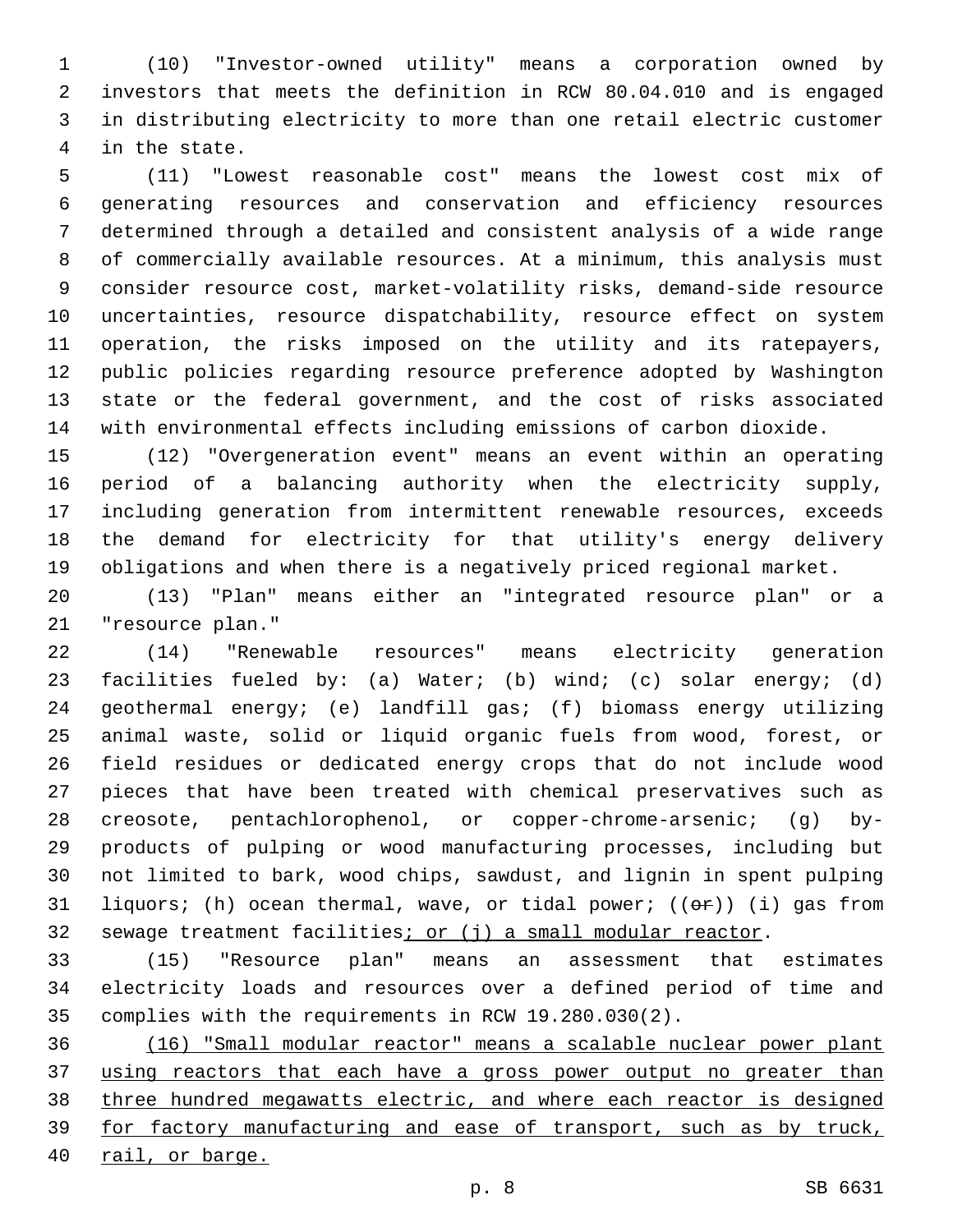**Sec. 4.** RCW 19.285.030 and 2017 c 315 s 1 are each amended to 2 read as follows:

 The definitions in this section apply throughout this chapter 4 unless the context clearly requires otherwise.

 (1) "Attorney general" means the Washington state office of the 6 attorney general.

 (2) "Auditor" means: (a) The Washington state auditor's office or its designee for qualifying utilities under its jurisdiction that are not investor-owned utilities; or (b) an independent auditor selected by a qualifying utility that is not under the jurisdiction of the state auditor and is not an investor-owned utility.

 (3)(a) "Biomass energy" includes: (i) Organic by-products of 13 pulping and the wood manufacturing process; (ii) animal manure; (iii) solid organic fuels from wood; (iv) forest or field residues; (v) untreated wooden demolition or construction debris; (vi) food waste and food processing residuals; (vii) liquors derived from algae; (viii) dedicated energy crops; and (ix) yard waste.

 (b) "Biomass energy" does not include: (i) Wood pieces that have been treated with chemical preservatives such as creosote, pentachlorophenol, or copper-chrome-arsenic; (ii) wood from old 21 growth forests; or (iii) municipal solid waste.

 (4) "Coal transition power" has the same meaning as defined in 23 RCW 80.80.010.

 (5) "Commission" means the Washington state utilities and 25 transportation commission.

 (6) "Conservation" means any reduction in electric power consumption resulting from increases in the efficiency of energy use, 28 production, or distribution.

 (7) "Cost-effective" has the same meaning as defined in RCW 30 80.52.030.

 (8) "Council" means the Washington state apprenticeship and training council within the department of labor and industries.

 (9) "Customer" means a person or entity that purchases electricity for ultimate consumption and not for resale.

 (10) "Department" means the department of commerce or its 36 successor.

 (11) "Distributed generation" means an eligible renewable resource where the generation facility or any integrated cluster of such facilities has a generating capacity of not more than five 40 megawatts.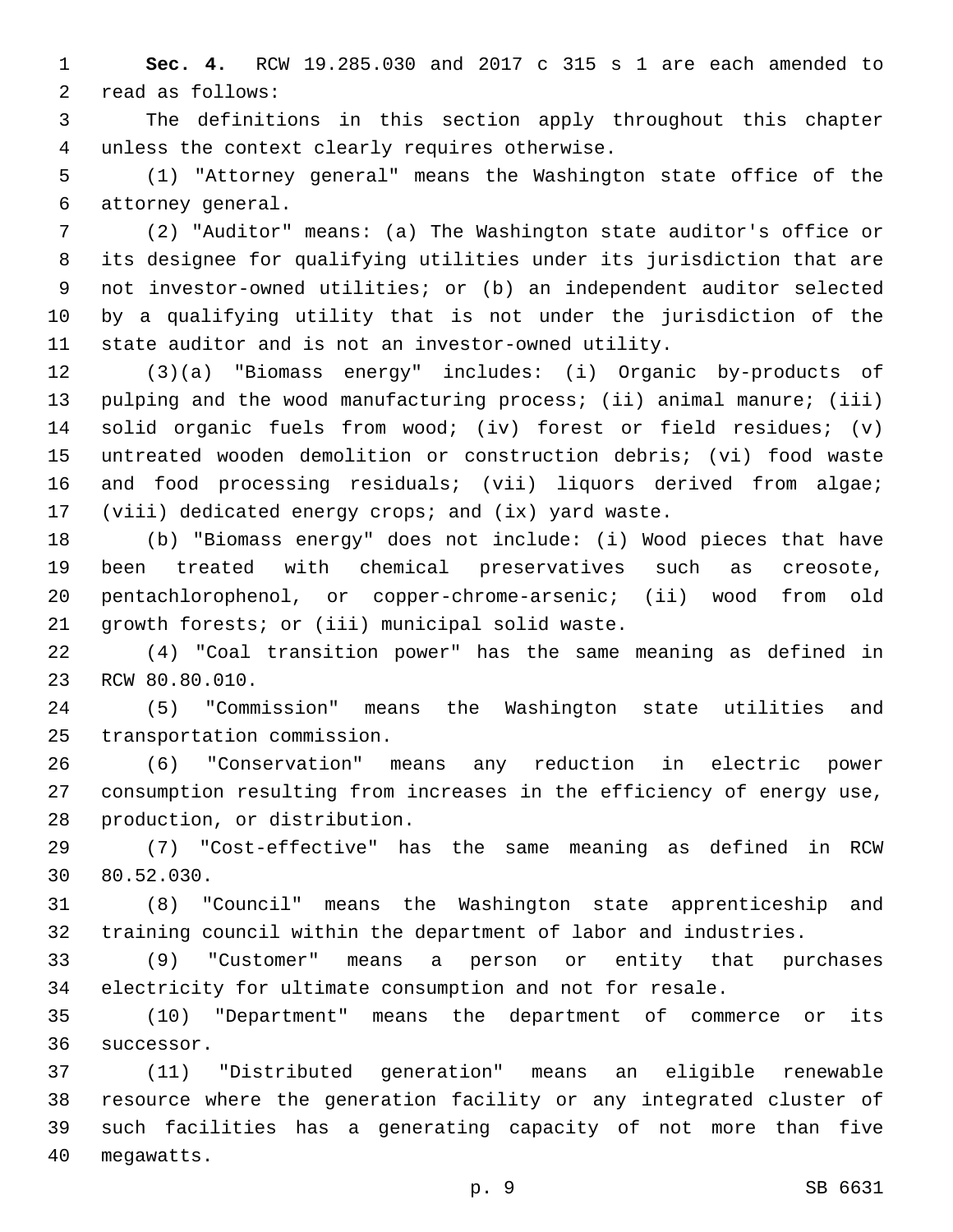(12) "Eligible renewable resource" means:1

 (a) Electricity from a generation facility powered by a renewable resource other than freshwater that commences operation after March 31, 1999, where: (i) The facility is located in the Pacific Northwest; or (ii) the electricity from the facility is delivered into Washington state on a real-time basis without shaping, storage, 7 or integration services;

 (b) Incremental electricity produced as a result of efficiency improvements completed after March 31, 1999, to hydroelectric generation projects owned by a qualifying utility and located in the Pacific Northwest where the additional generation does not result in 12 new water diversions or impoundments;

 (c) Hydroelectric generation from a project completed after March 31, 1999, where the generation facility is located in irrigation pipes, irrigation canals, water pipes whose primary purpose is for conveyance of water for municipal use, and wastewater pipes located in Washington where the generation does not result in new water 18 diversions or impoundments;

19 (d) Qualified biomass energy;

 (e) For a qualifying utility that serves customers in other states, electricity from a generation facility powered by a renewable resource other than freshwater that commences operation after March 31, 1999, where: (i) The facility is located within a state in which the qualifying utility serves retail electrical customers; and (ii) the qualifying utility owns the facility in whole or in part or has a long-term contract with the facility of at least twelve months or 27 more;  $((\theta \texttt{F}))$ 

 (f)(i) Incremental electricity produced as a result of a capital investment completed after January 1, 2010, that increases, relative to a baseline level of generation prior to the capital investment, the amount of electricity generated in a facility that generates qualified biomass energy as defined under subsection (18)(c)(ii) of this section and that commenced operation before March 31, 1999.

 (ii) Beginning January 1, 2007, the facility must demonstrate its baseline level of generation over a three-year period prior to the capital investment in order to calculate the amount of incremental 37 electricity produced.

 (iii) The facility must demonstrate that the incremental electricity resulted from the capital investment, which does not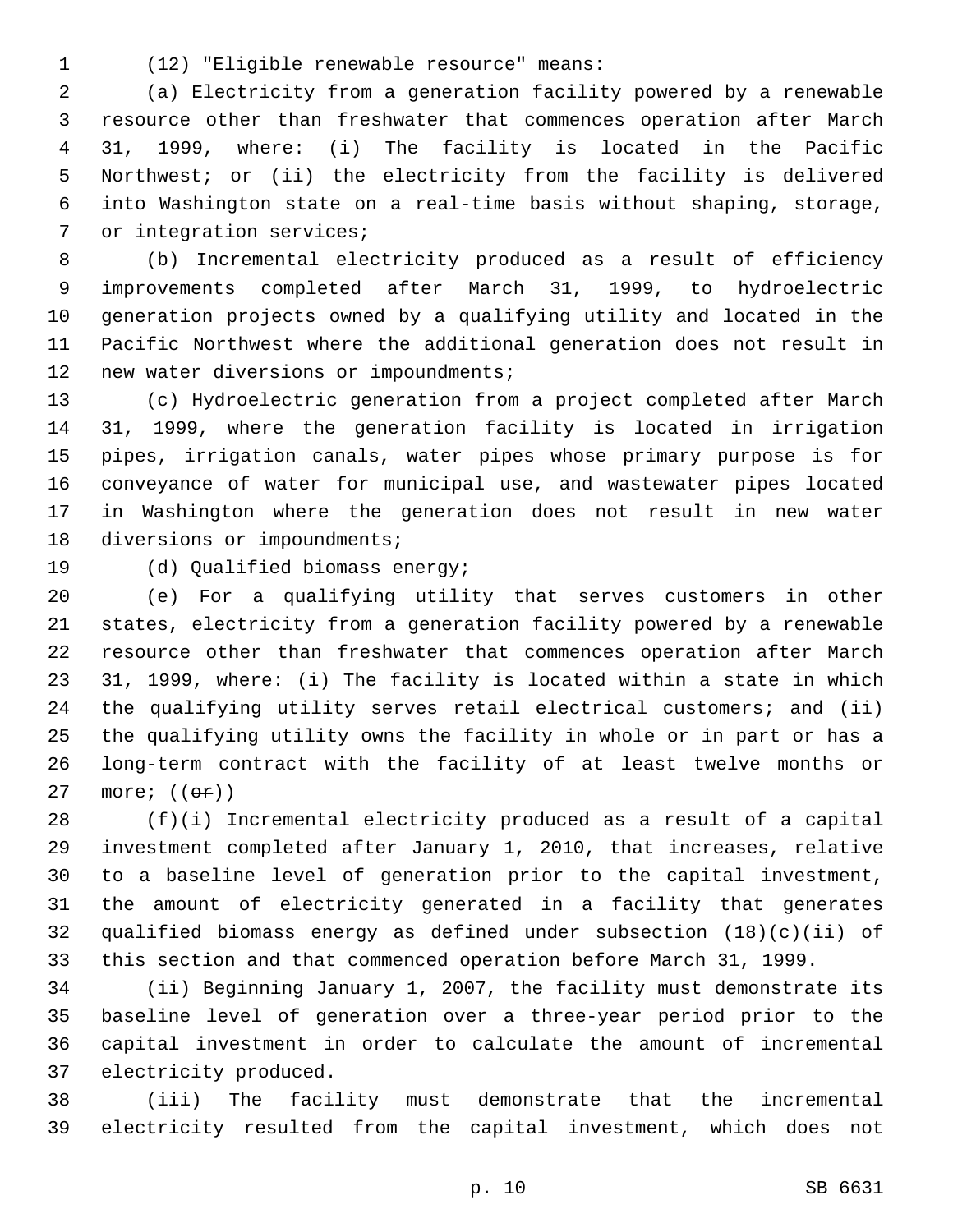include expenditures on operation and maintenance in the normal 2 course of business, through direct or calculated measurement; or

3 (g) Electricity from a small modular reactor.

 (13) "Investor-owned utility" has the same meaning as defined in 5 RCW 19.29A.010.

 (14) "Load" means the amount of kilowatt-hours of electricity delivered in the most recently completed year by a qualifying utility 8 to its Washington retail customers.

 (15)(a) "Nonpower attributes" means all environmentally related characteristics, exclusive of energy, capacity reliability, and other electrical power service attributes, that are associated with the generation of electricity from a renewable resource, including but not limited to the facility's fuel type, geographic location, vintage, qualification as an eligible renewable resource, and avoided emissions of pollutants to the air, soil, or water, and avoided emissions of carbon dioxide and other greenhouse gases.

 (b) "Nonpower attributes" does not include any aspects, claims, characteristics, and benefits associated with the on-site capture and destruction of methane or other greenhouse gases at a facility through a digester system, landfill gas collection system, or other mechanism, which may be separately marketable as greenhouse gas emission reduction credits, offsets, or similar tradable commodities. However, these separate avoided emissions may not result in or otherwise have the effect of attributing greenhouse gas emissions to 25 the electricity.

 (16) "Pacific Northwest" has the same meaning as defined for the Bonneville power administration in section 3 of the Pacific Northwest electric power planning and conservation act (94 Stat. 2698; 16 29 U.S.C. Sec. 839a).

 (17) "Public facility" has the same meaning as defined in RCW 31 39.35C.010.

 (18) "Qualified biomass energy" means electricity produced from a biomass energy facility that: (a) Commenced operation before March 31, 1999; (b) contributes to the qualifying utility's load; and (c) is owned either by: (i) A qualifying utility; or (ii) an industrial facility that is directly interconnected with electricity facilities that are owned by a qualifying utility and capable of carrying 38 electricity at transmission voltage.

 (19) "Qualifying utility" means an electric utility, as the term "electric utility" is defined in RCW 19.29A.010, that serves more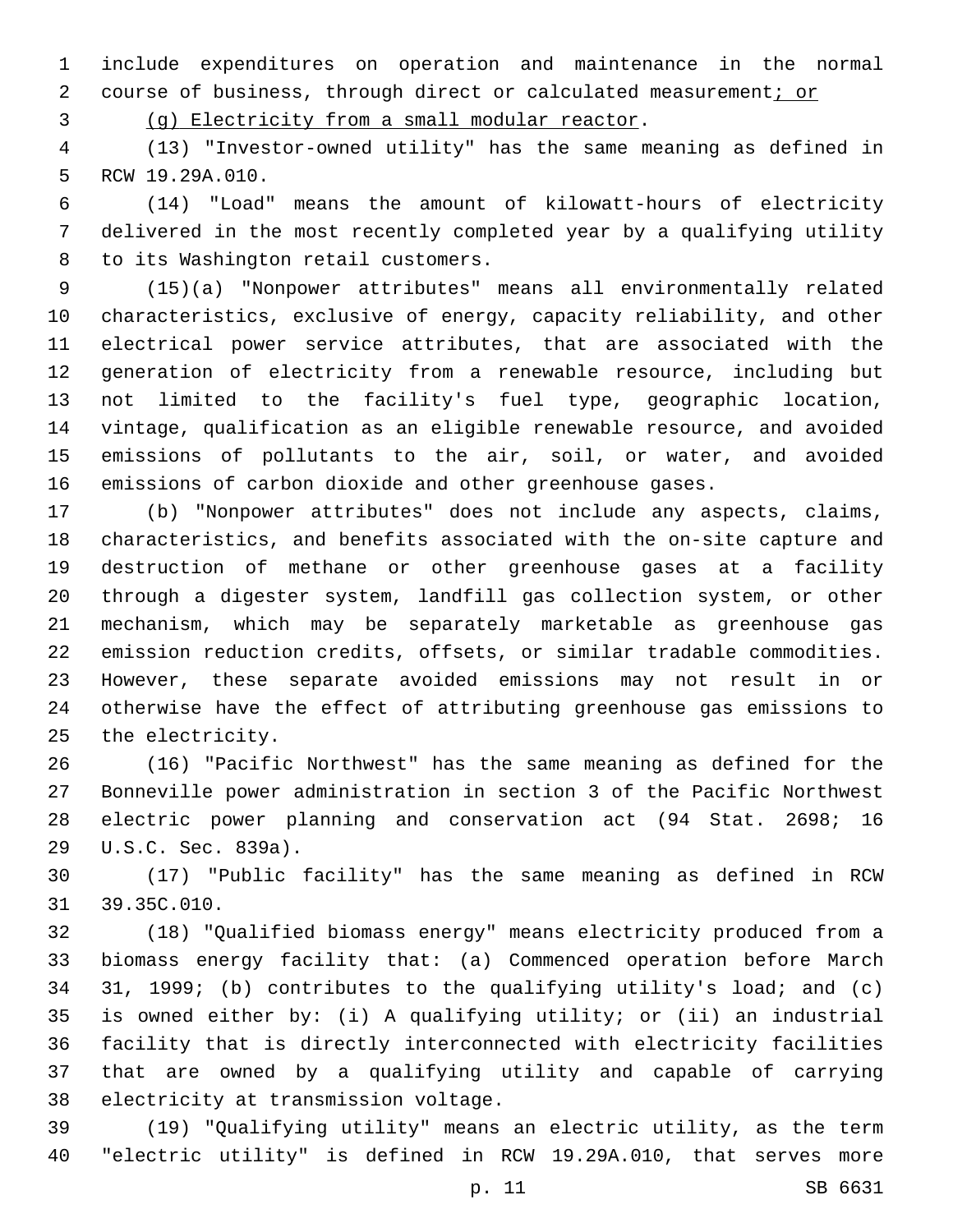than twenty-five thousand customers in the state of Washington. The number of customers served may be based on data reported by a utility in form 861, "annual electric utility report," filed with the energy information administration, United States department of energy.

 (20) "Renewable energy credit" means a tradable certificate of proof of at least one megawatt-hour of an eligible renewable resource where the generation facility is not powered by freshwater. The certificate includes all of the nonpower attributes associated with that one megawatt-hour of electricity, and the certificate is verified by a renewable energy credit tracking system selected by the 11 department.

 (21) "Renewable resource" means: (a) Water; (b) wind; (c) solar energy; (d) geothermal energy; (e) landfill gas; (f) wave, ocean, or tidal power; (g) gas from sewage treatment facilities; (h) biodiesel fuel as defined in RCW 82.29A.135 that is not derived from crops raised on land cleared from old growth or first-growth forests where 17 the clearing occurred after December 7, 2006; ((or)) (i) biomass 18 energy; or  $(i)$  a small modular reactor.

 (22) "Rule" means rules adopted by an agency or other entity of Washington state government to carry out the intent and purposes of 21 this chapter.

 (23) "Small modular reactor" means a scalable nuclear power plant 23 using reactors that each have a gross power output no greater than three hundred megawatts electric, and where each reactor is designed 25 for factory manufacturing and ease of transport, such as by truck, 26 rail, or barge.

 (24) "Year" means the twelve-month period commencing January 1st 28 and ending December 31st.

 **Sec. 5.** RCW 43.21F.025 and 2010 c 271 s 402 are each amended to read as follows:30

 (1) "Assistant director" means the assistant director of the department of commerce responsible for energy policy activities;

(2) "Department" means the department of commerce;

 (3) "Director" means the director of the department of commerce; (4) "Distributor" means any person, private corporation, partnership, individual proprietorship, utility, including investor- owned utilities, municipal utility, public utility district, joint operating agency, or cooperative, which engages in or is authorized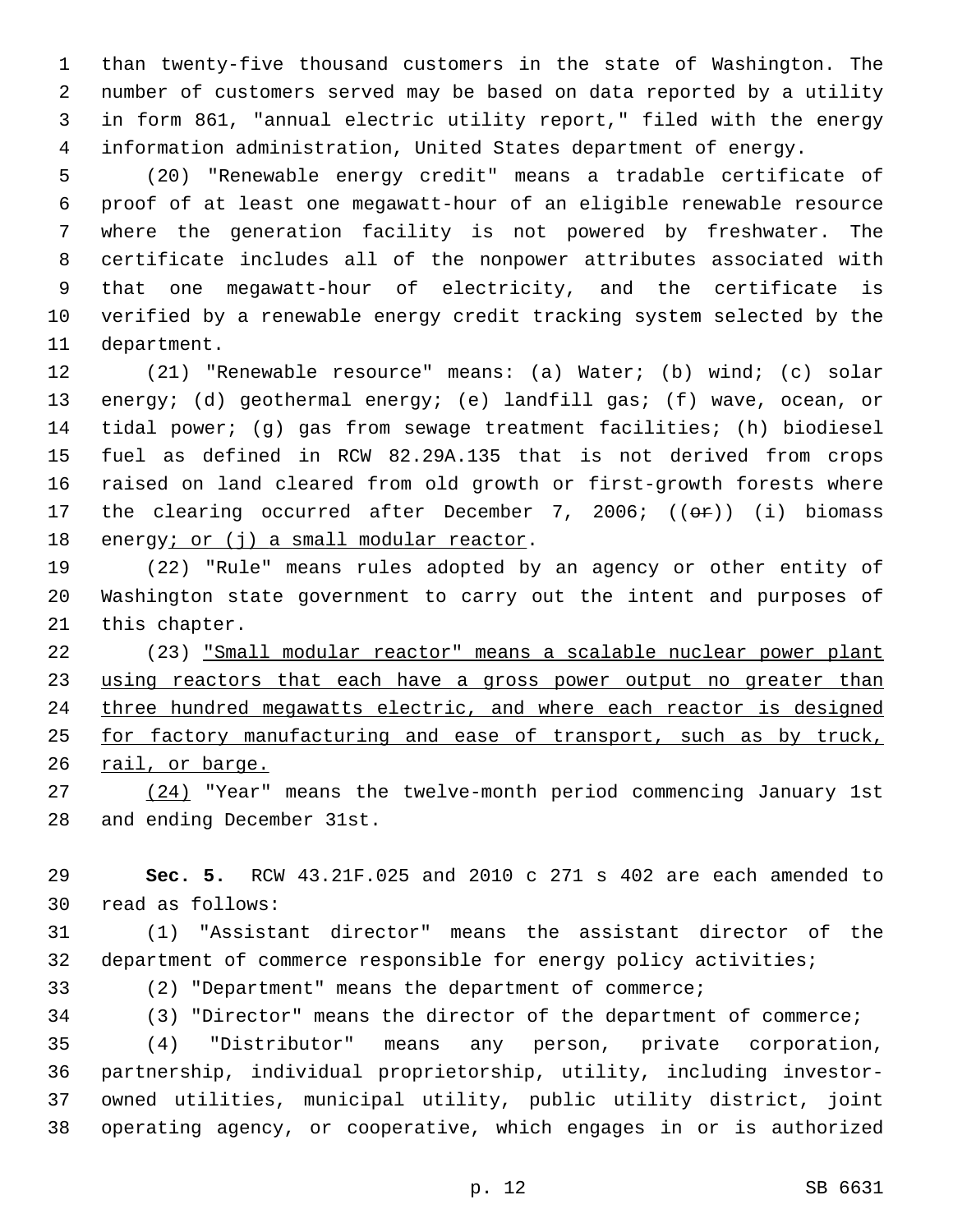to engage in the activity of generating, transmitting, or 2 distributing energy in this state;

 (5) "Energy" means petroleum or other liquid fuels; natural or synthetic fuel gas; solid carbonaceous fuels; fissionable nuclear material; electricity; solar radiation; geothermal resources; hydropower; organic waste products; wind; tidal activity; any other substance or process used to produce heat, light, or motion; or the savings from nongeneration technologies, including conservation or improved efficiency in the usage of any of the sources described in 10 this subsection;

 (6) "Person" means an individual, partnership, joint venture, private or public corporation, association, firm, public service company, political subdivision, municipal corporation, government agency, public utility district, joint operating agency, or any other 15 entity, public or private, however organized; ((and))

 (7) "Small modular reactor" means a scalable nuclear power plant 17 using reactors that each have a gross power output no greater than three hundred megawatts electric, and where each reactor is designed 19 for factory manufacturing and ease of transport, such as by truck, 20 rail, or barge; and

 (8) "State energy strategy" means the document developed and updated by the department as allowed in RCW 43.21F.090.

 **Sec. 6.** RCW 43.21F.088 and 2010 c 271 s 403 are each amended to read as follows:24

25 (1) The state ((shall)) must use the following principles to guide development and implementation of the state's energy strategy 27 and to meet the goals of RCW 43.21F.010:

 (a) Pursue all cost-effective energy efficiency and conservation as the state's preferred energy resource, consistent with state law;

 (b) Ensure that the state's energy system meets the health, welfare, and economic needs of its citizens with particular emphasis 32 on meeting the needs of low-income and vulnerable populations;

 (c) Maintain and enhance economic competitiveness by ensuring an affordable and reliable supply of energy resources and by supporting 35 clean energy technology innovation, including small modular reactors, access to clean energy markets worldwide, and clean energy business 37 and workforce development;

 (d) Reduce dependence on fossil fuel energy sources through improved efficiency and development of cleaner energy sources, such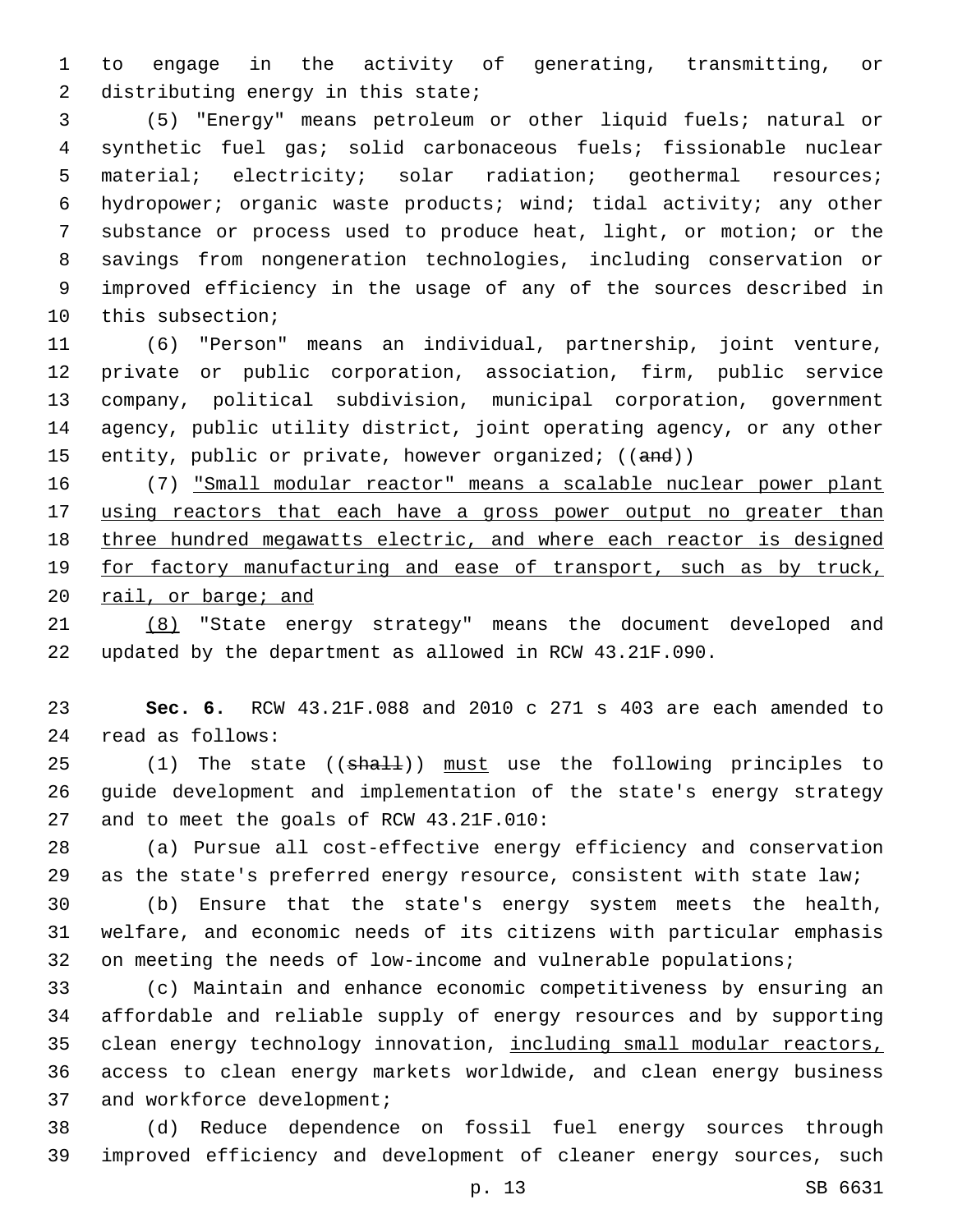as bioenergy, low-carbon energy sources, and natural gas, and leveraging the indigenous resources of the state for the production 3 of clean energy;

 (e) Improve efficiency of transportation energy use through advances in vehicle technology, increased system efficiencies, development of electricity, biofuels, and other clean fuels, and regional transportation planning to improve transportation choices;

 (f) Meet the state's statutory greenhouse gas limits and environmental requirements as the state develops and uses energy 10 resources;

 (g) Build on the advantage provided by the state's clean regional electrical grid by expanding and integrating additional carbon-free and carbon-neutral generation, and improving the transmission 14 capacity serving the state;

 (h) Make state government a model for energy efficiency, use of 16 clean and renewable energy, and greenhouse gas-neutral operations; 17 and

 (i) Maintain and enhance our state's existing energy 19 infrastructure.

20 (2) The department ((shall)) must:

 (a) During energy shortage emergencies, give priority in the allocation of energy resources to maintaining the public health, safety, and welfare of the state's citizens and industry in order to minimize adverse impacts on their physical, social, and economic 25 well-being;

 (b) Develop and disseminate impartial and objective energy information and analysis, while taking full advantage of the capabilities of the state's institutions of higher education, national laboratory, and other organizations with relevant expertise 30 and analytical capabilities;

 (c) Actively seek to maximize federal and other nonstate funding and support to the state for energy efficiency, renewable energy, emerging energy technologies, and other activities of benefit to the 34 state's overall energy future; and

 (d) Monitor the actions of all agencies of the state for consistent implementation of the state's energy policy including applicable statutory policies and goals relating to energy supply and 38 use.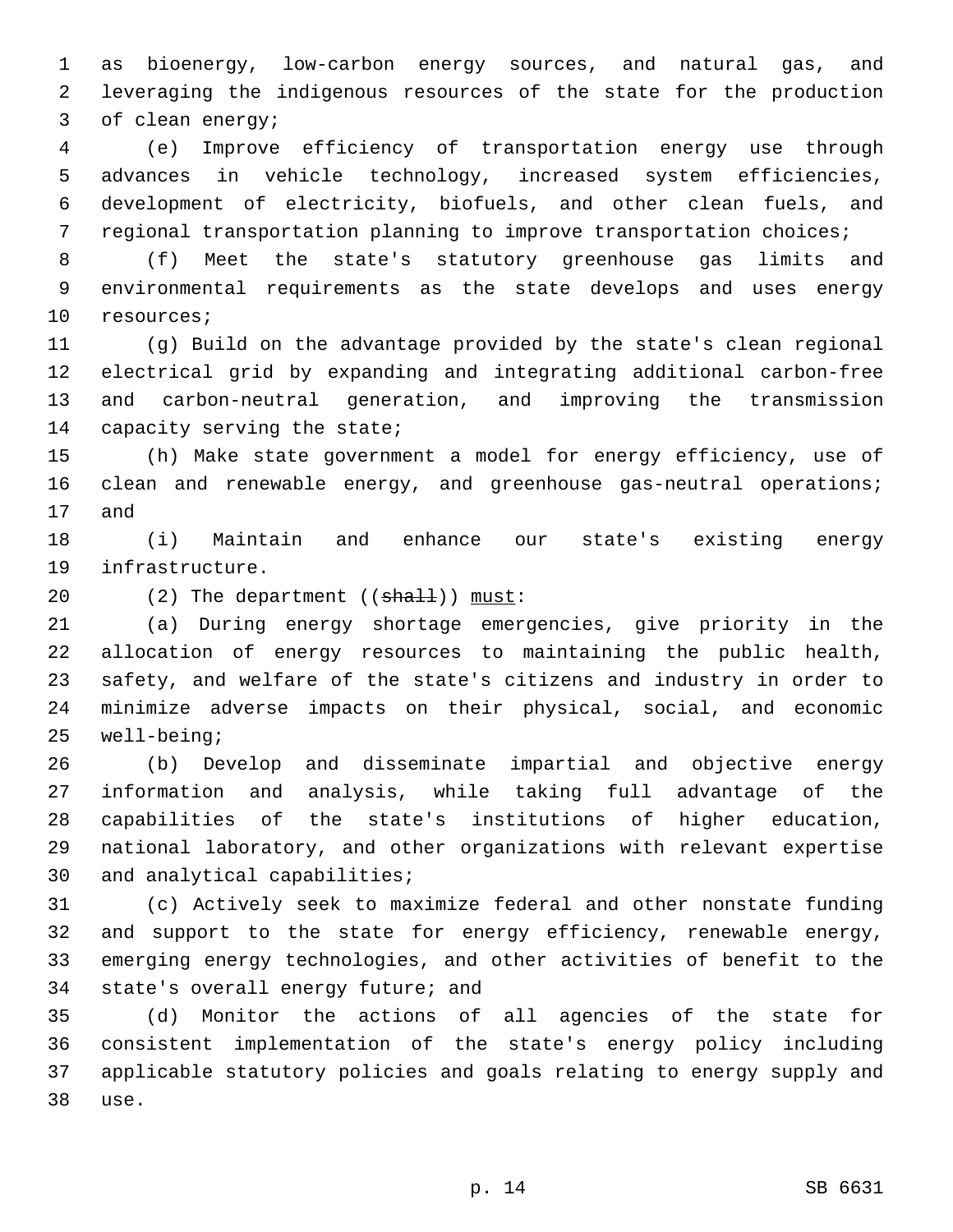**Sec. 7.** RCW 80.50.020 and 2010 c 152 s 1 are each reenacted and 2 amended to read as follows:

 The definitions in this section apply throughout this chapter 4 unless the context clearly requires otherwise.

 (1) "Alternative energy resource" includes energy facilities of the following types: (a) Wind; (b) solar energy; (c) geothermal energy; (d) landfill gas; (e) wave or tidal action; or (f) biomass energy based on solid organic fuels from wood, forest, or field residues, or dedicated energy crops that do not include wood pieces that have been treated with chemical preservatives such as creosote, 11 pentachlorophenol, or copper-chrome-arsenic.

 (2) "Applicant" means any person who makes application for a site certification pursuant to the provisions of this chapter.

 (3) "Application" means any request for approval of a particular site or sites filed in accordance with the procedures established pursuant to this chapter, unless the context otherwise requires.

 (4) "Associated facilities" means storage, transmission, handling, or other related and supporting facilities connecting an energy plant with the existing energy supply, processing, or distribution system, including, but not limited to, communications, controls, mobilizing or maintenance equipment, instrumentation, and other types of ancillary transmission equipment, off-line storage or venting required for efficient operation or safety of the transmission system and overhead, and surface or subsurface lines of physical access for the inspection, maintenance, and safe operations of the transmission facility and new transmission lines constructed to operate at nominal voltages of at least 115,000 volts to connect a thermal power plant or alternative energy facilities to the northwest power grid. However, common carrier railroads or motor vehicles (( $sha11$ )) are not (( $be$ )) included.

(5) "Biofuel" has the same meaning as defined in RCW 43.325.010.

 (6) "Certification" means a binding agreement between an 33 applicant and the state which ((shall embody)) embodies compliance to the siting guidelines, in effect as of the date of certification, which have been adopted pursuant to RCW 80.50.040 as now or hereafter amended as conditions to be met prior to or concurrent with the 37 construction or operation of any energy facility.

 (7) "Construction" means on-site improvements, excluding exploratory work, which cost in excess of two hundred fifty thousand 40 dollars.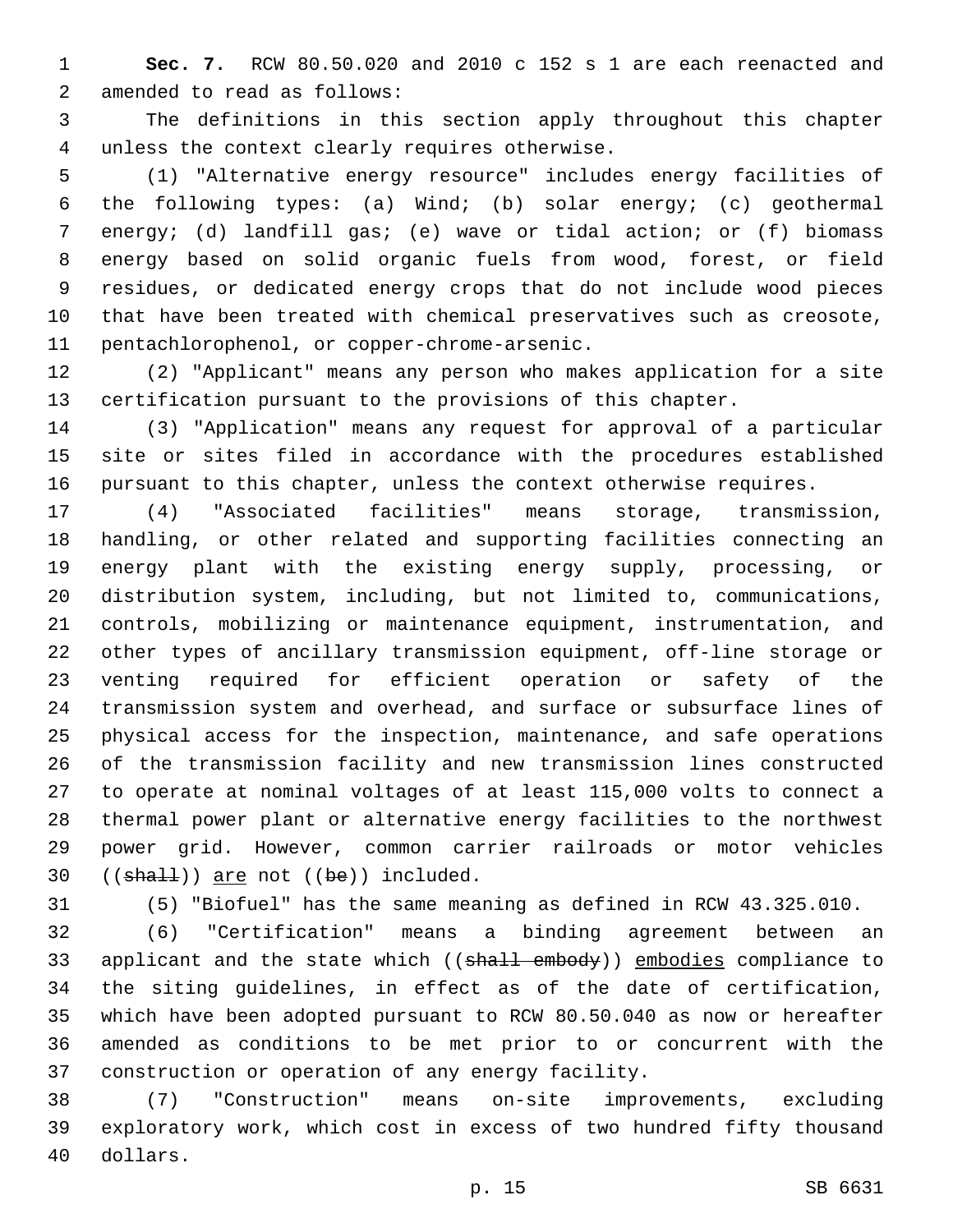(8) "Council" means the energy facility site evaluation council 2 created by RCW 80.50.030.

 (9) "Counsel for the environment" means an assistant attorney 4 general or a special assistant attorney general who ((shall)) 5 represents the public in accordance with RCW 80.50.080.

 (10) "Electrical transmission facilities" means electrical power 7 lines and related equipment.

 (11) "Energy facility" means an energy plant or transmission facilities: PROVIDED, That the following are excluded from the 10 provisions of this chapter:

 (a) Facilities for the extraction, conversion, transmission or storage of water, other than water specifically consumed or 13 discharged by energy production or conversion for energy purposes; 14 and

 (b) Facilities operated by and for the armed services for military purposes or by other federal authority for the national 17 defense.

 (12) "Energy plant" means the following facilities together with 19 their associated facilities:

 (a) Any nuclear power facility where the primary purpose is to 21 produce and sell electricity;

 (b) Any nonnuclear stationary thermal power plant with generating capacity of three hundred fifty thousand kilowatts or more, measured using maximum continuous electric generating capacity, less minimum auxiliary load, at average ambient temperature and pressure, and floating thermal power plants of one hundred thousand kilowatts or more suspended on the surface of water by means of a barge, vessel, 28 or other floating platform;

 (c) Facilities which will have the capacity to receive liquefied natural gas in the equivalent of more than one hundred million standard cubic feet of natural gas per day, which has been 32 transported over marine waters;

 (d) Facilities which will have the capacity to receive more than an average of fifty thousand barrels per day of crude or refined petroleum or liquefied petroleum gas which has been or will be transported over marine waters, except that the provisions of this 37 chapter ((shall)) do not apply to storage facilities unless 38 occasioned by such new facility construction;

 (e) Any underground reservoir for receipt and storage of natural gas as defined in RCW 80.40.010 capable of delivering an average of

p. 16 SB 6631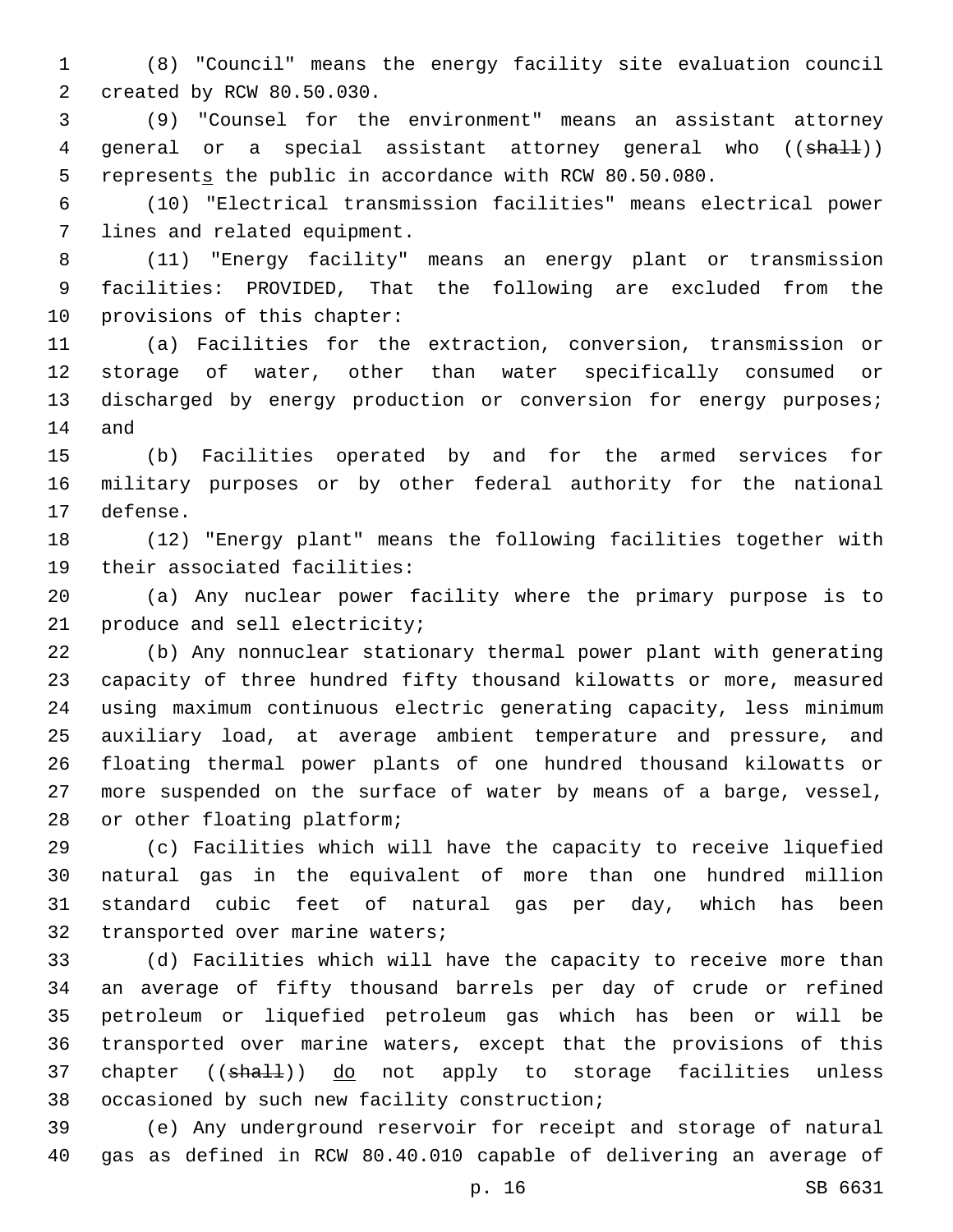more than one hundred million standard cubic feet of natural gas per  $day$ ; and

 (f) Facilities capable of processing more than twenty-five thousand barrels per day of petroleum or biofuel into refined products except where such biofuel production is undertaken at 6 existing industrial facilities.

 (13) "Independent consultants" means those persons who have no financial interest in the applicant's proposals and who are retained by the council to evaluate the applicant's proposals, supporting 10 studies, or to conduct additional studies.

 (14) "Land use plan" means a comprehensive plan or land use element thereof adopted by a unit of local government pursuant to chapter 35.63, 35A.63, 36.70, or 36.70A RCW, or as otherwise 14 designated by chapter 325, Laws of 2007.

 (15) "Person" means an individual, partnership, joint venture, private or public corporation, association, firm, public service company, political subdivision, municipal corporation, government agency, public utility district, or any other entity, public or 19 private, however organized.

 (16) "Preapplicant" means a person considering applying for a site certificate agreement for any transmission facility.

 (17) "Preapplication process" means the process which is initiated by written correspondence from the preapplicant to the council, and includes the process adopted by the council for consulting with the preapplicant and with cities, towns, and counties prior to accepting applications for all transmission facilities.

 (18) "Secretary" means the secretary of the United States 28 department of energy.

 (19) "Site" means any proposed or approved location of an energy facility, alternative energy resource, or electrical transmission 31 facility.

 (20) "Small modular reactor" means a scalable nuclear power plant 33 using reactors that each have a gross power output no greater than three hundred megawatts electric, and where each reactor is designed 35 for factory manufacturing and ease of transport, such as by truck, 36 rail, or barge.

 (21) "Thermal power plant" means, for the purpose of certification, any electrical generating facility using any fuel for distribution of electricity by electric utilities.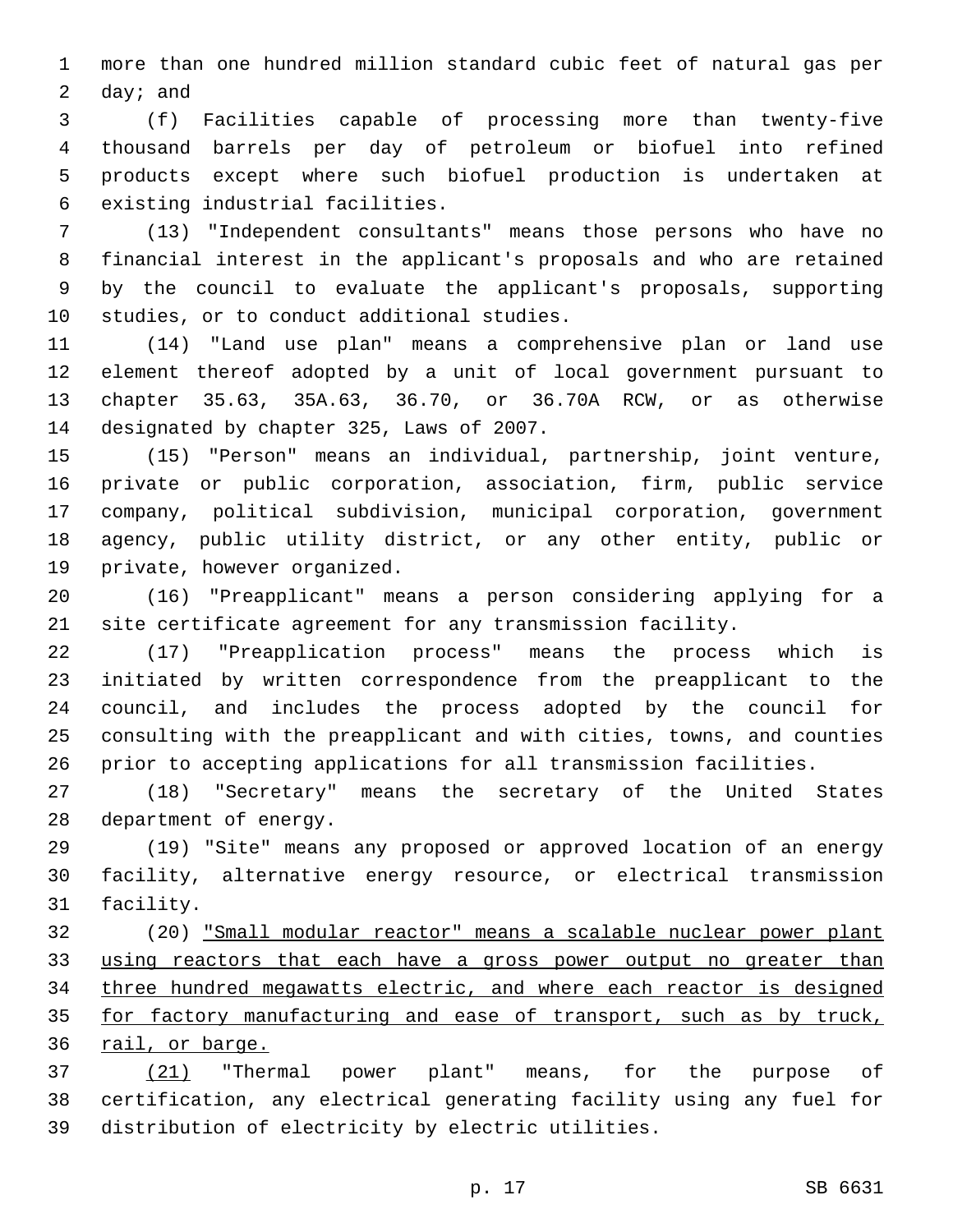1 (( $(21)$ )) (22) "Transmission facility" means any of the following 2 together with their associated facilities:

 (a) Crude or refined petroleum or liquid petroleum product transmission pipeline of the following dimensions: A pipeline larger than six inches minimum inside diameter between valves for the transmission of these products with a total length of at least 7 fifteen miles;

 (b) Natural gas, synthetic fuel gas, or liquefied petroleum gas transmission pipeline of the following dimensions: A pipeline larger than fourteen inches minimum inside diameter between valves, for the transmission of these products, with a total length of at least fifteen miles for the purpose of delivering gas to a distribution facility, except an interstate natural gas pipeline regulated by the 14 United States federal power commission.

 $((+22))$  (23) "Zoning ordinance" means an ordinance of a unit of local government regulating the use of land and adopted pursuant to chapter 35.63, 35A.63, 36.70, or 36.70A RCW or Article XI of the state Constitution, or as otherwise designated by chapter 325, Laws 19 of 2007.

 NEW SECTION. **Sec. 8.** A new section is added to chapter 80.50 21 RCW to read as follows:

 The council must amend Title 463 WAC to provide a process for expediting certification of nuclear power facilities that use small 24 modular reactors.

 **Sec. 9.** RCW 80.52.030 and 2002 c 190 s 1 are each amended to 26 read as follows:

27 The definitions ((set forth)) in this section apply throughout this chapter unless the context clearly requires otherwise.

 (1) "Public agency" means a public utility district, joint operating agency, city, county, or any other state governmental 31 agency, entity, or political subdivision.

 (2) "Major public energy project" means a plant or installation capable, or intended to be capable, of generating electricity in an amount greater than three hundred fifty megawatts, measured using maximum continuous electric generating capacity, less minimum auxiliary load, at average ambient temperature and pressure. Where two or more such plants are located within the same geographic site, 38 each plant ((shall be)) is considered a major public energy project.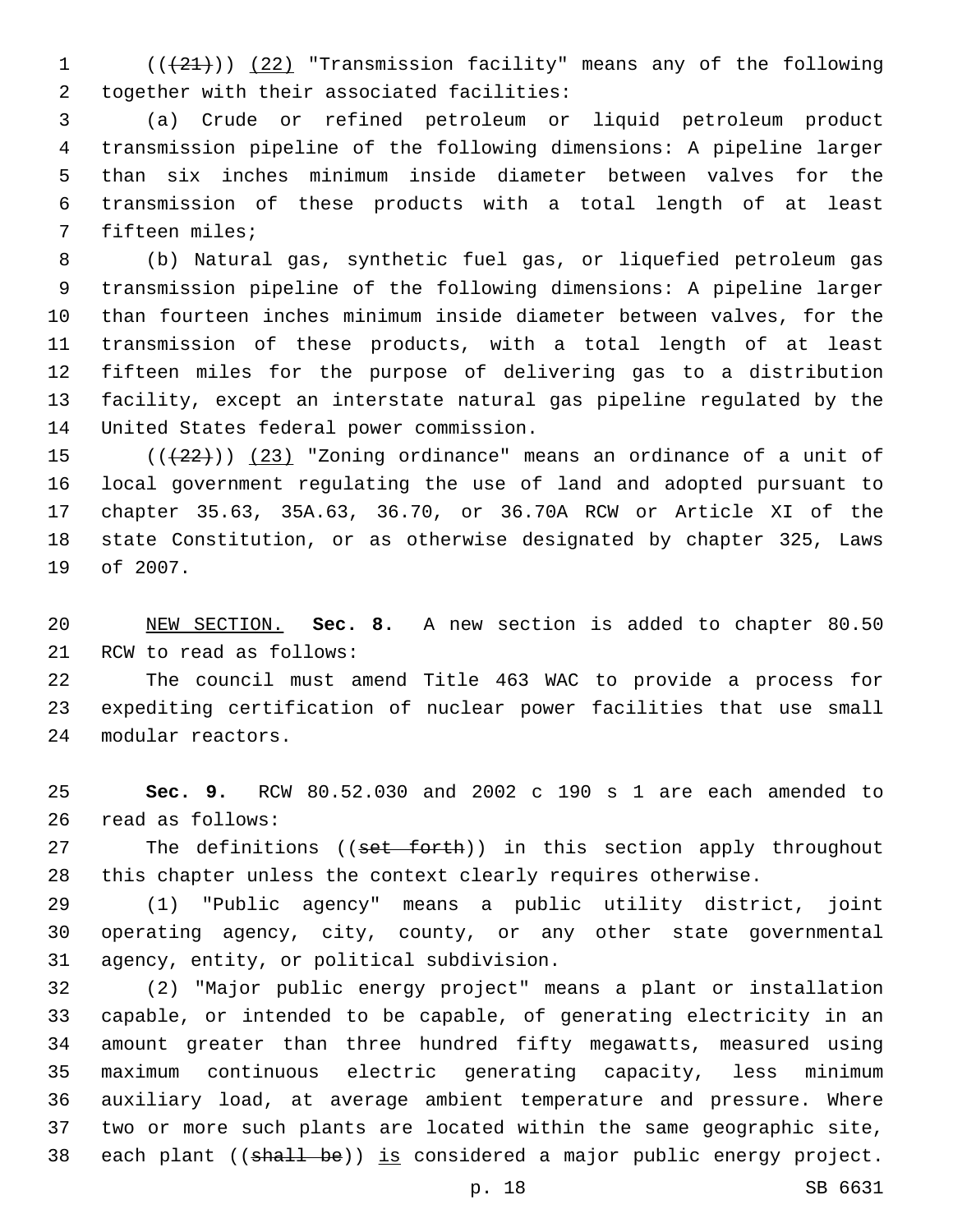An addition to an existing facility is not deemed to be a major energy project unless the addition itself is capable, or intended to be capable, of generating electricity in an amount greater than three hundred fifty megawatts. A project which is under construction on 5 July 1, 1982, ((shall)) is not ((be)) considered a major public energy project unless the official agency budget or estimate for total construction costs for the project as of July 1, 1982, is more than two hundred percent of the first official estimate of total construction costs as specified in the senate energy and utilities committee WPPSS inquiry report, volume one, January 12, 1981, and unless, as of July 1, 1982, the projected remaining cost of 12 construction for that project exceeds two hundred million dollars.  $\underline{A}$ 13 plant or installation that generates electricity through the use of a small modular reactor is not a major public energy project.

 (3) "Cost of construction" means the total cost of planning and building a major public energy project and placing it into operation, including, but not limited to, planning cost, direct construction cost, licensing cost, cost of fuel inventory for the first year's operation, interest, and all other costs incurred prior to the first day of full operation, whether or not incurred prior to July 1, 1982.

 (4) "Cost of acquisition" means the total cost of acquiring a major public energy project from another party, including, but not 23 limited to, principal and interest costs.

 (5) "Bond" means a revenue bond, a general obligation bond, or any other indebtedness issued by a public agency or its assignee.

 (6) "Applicant" means a public agency, or the assignee of a public agency, requesting the secretary of state to conduct an 28 election pursuant to this chapter.

 (7) "Cost-effective" means that a project or resource is 30 forecast:

 (a) To be reliable and available within the time it is needed; 32 and

 (b) To meet or reduce the electric power demand of the intended consumers at an estimated incremental system cost no greater than that of the least-cost similarly reliable and available alternative 36 project or resource, or any combination thereof.

 (8) "System cost" means an estimate of all direct costs of a project or resource over its effective life, including, if applicable, the costs of distribution to the consumer, and, among other factors, waste disposal costs, end-of-cycle costs, and fuel

p. 19 SB 6631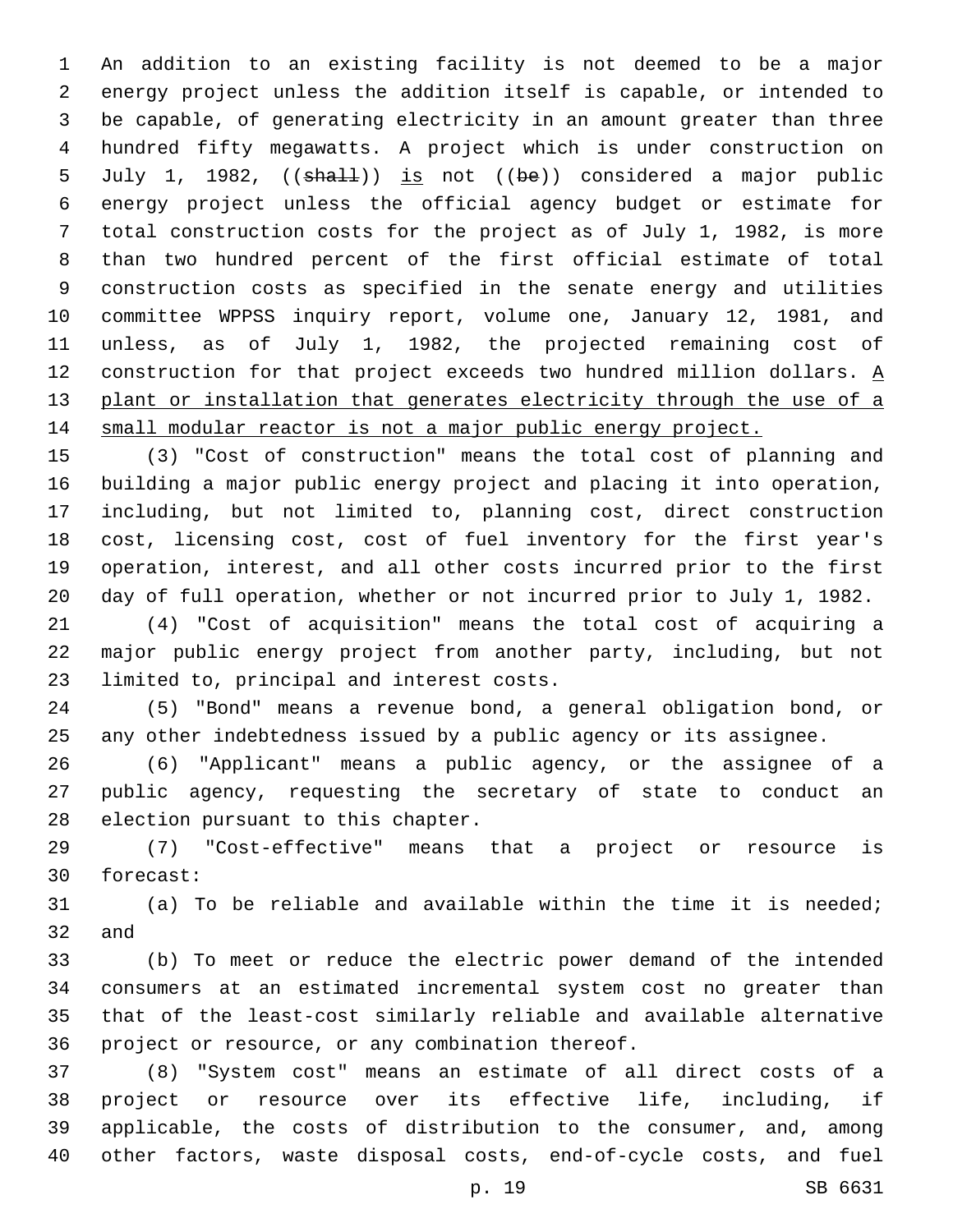costs (including projected increases), and such quantifiable environmental costs and benefits as are directly attributable to the 3 project or resource.

 (9) "Small modular reactor" means a scalable nuclear power plant using reactors that each have a gross power output no greater than three hundred megawatts electric, and where each reactor is designed for factory manufacturing and ease of transport, such as by truck, rail, or barge.

 NEW SECTION. **Sec. 10.** (1) This section is the tax preference performance statement for the tax preference contained in (section 11, chapter . . ., Laws of 2018) (section 11 of this act). This performance statement is only intended to be used for subsequent evaluation of the tax preference. It is not intended to create a private right of action by any party or be used to determine eligibility for preferential tax treatment.

 (2) The legislature categorizes this tax preference as one intended to create or retain jobs, as indicated in RCW  $82.32.808(2)(c)$ .

 (3) It is the legislature's specific public policy objective to retain or increase the number of jobs in the small modular reactor industry in Washington. It is the legislature's intent to exempt from the tax levied by RCW 82.04.240, 82.04.250, and 82.04.270, the manufacture or sale at wholesale or retail of small modular reactors, thereby increasing the ability of such firms to invest in and expand their Washington operations, thereby increasing the number of jobs in 26 the small modular reactor industry in Washington.

 (4) If a review finds that the number of jobs in the small modular reactor industry in Washington has increased by ten percent compared to the number of those jobs at the time of enactment, then the legislature intends to extend the expiration date of the tax 31 preference.

 (5) In order to obtain the data necessary to perform the review in subsection (4) of this section, the joint legislative audit and 34 review committee may refer to:

 (a) The annual tax performance report that a taxpayer reporting under the tax rate provided in section 11, chapter . . ., Laws of 2018 (section 11 of this act) must file with the department of 38 revenue; and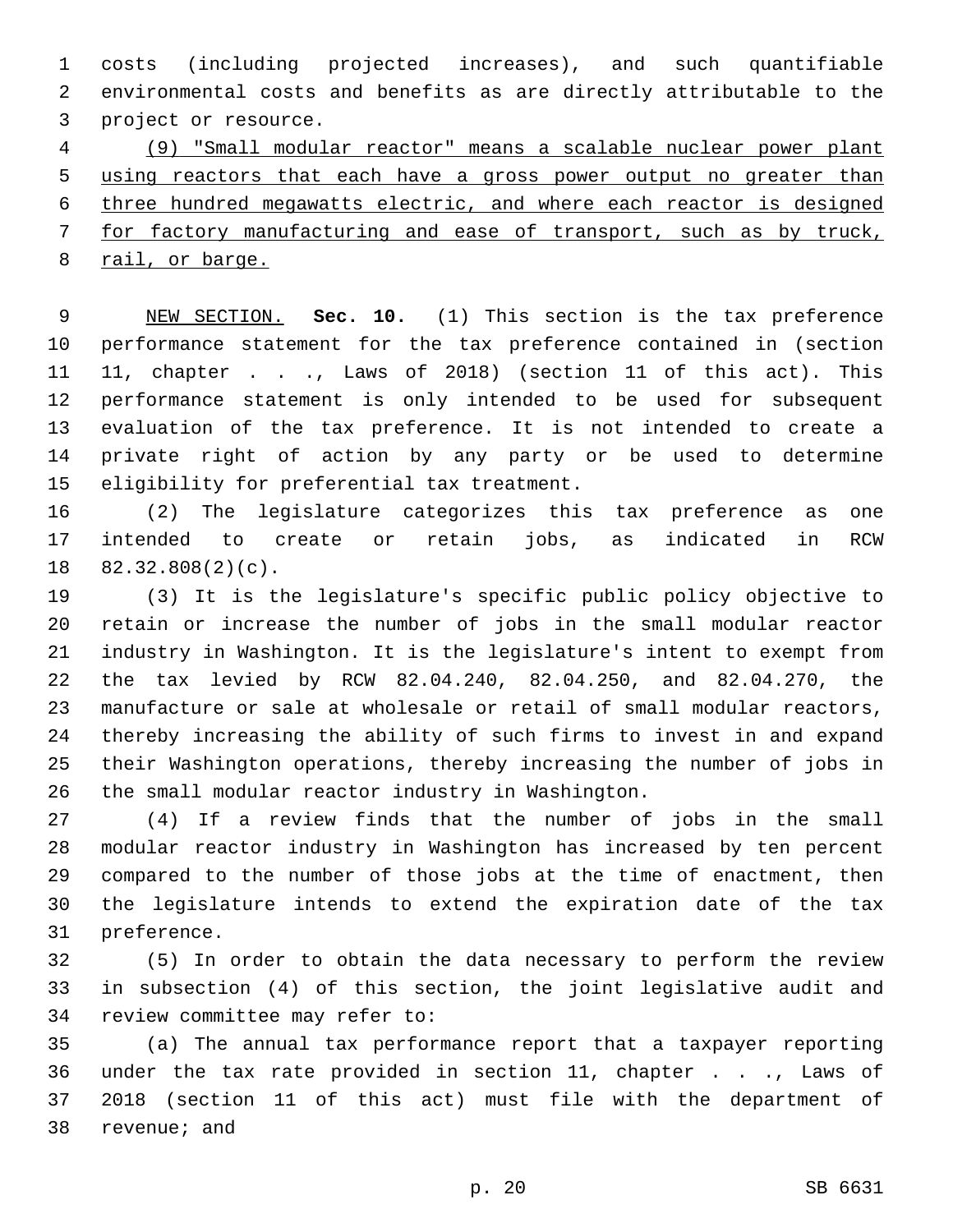(b) Employment data available from the employment security 2 department.

 NEW SECTION. **Sec. 11.** A new section is added to chapter 82.04 4 RCW to read as follows:

 (1) This chapter does not apply to any person engaging within this state in the business of: (a) Manufacturing small modular reactors; or (b) making sales at wholesale or retail of small modular 8 reactors manufactured by that person.

 (2) This chapter does not apply to any person engaging within this state in the business of: (a) Manufacturing any item that is designed to be a component or part of a small modular reactor; or (b) making sales at wholesale or retail of an item designed to be a component or part of a small modular reactor, when such item is 14 manufactured by that person.

 (3) For the purposes of this section, "small modular reactor" means a scalable nuclear power plant using reactors that each have a gross power output no greater than three hundred megawatts electric, and where each reactor is designed for factory manufacturing and ease 19 of transport, such as by truck, rail, or barge.

 (3) The expiration date provisions of RCW 82.32.805(1)(a) do not 21 apply to this section.

 **Sec. 12.** RCW 82.85.010 and 2017 3rd sp.s. c 37 s 801 are each 23 amended to read as follows:

 (1) Businesses that invest capital create jobs and generate economic activity that supports a healthy Washington economy. The legislature finds that these investments result in future revenues that support schools and our communities. Therefore, the legislature ((finds that a pilot program must be conducted to evaluate the 29 effectiveness of)) establishes a program that invests business taxes from new investments into workforce training programs that support manufacturing businesses in the state of Washington thereby creating jobs and capital investments in the state for the benefit of its citizens.33

 (2)(a) This subsection is the tax preference performance statement for the sales and use tax deferral provided in RCW 82.85.040 on expenditures made to build or expand qualified investment projects and purchases of machinery and equipment. This performance statement is only intended to be used for subsequent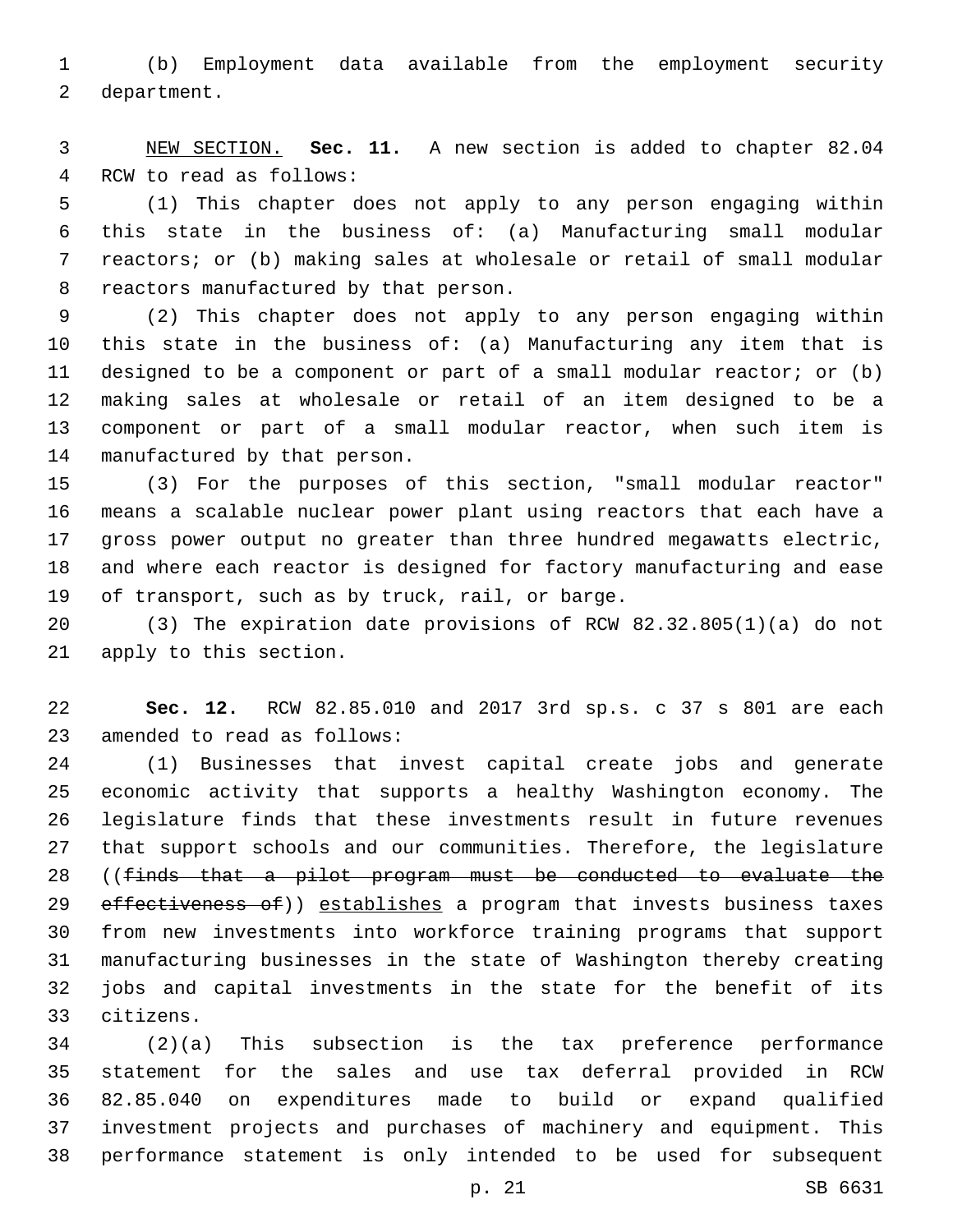evaluation of the tax preference. It is not intended to create a private right of action by any party or be used to determine 3 eligibility for preferential tax treatment.

 (b) The legislature categorizes the tax preference as one intended to create or retain jobs and to provide funding to support job readiness training, professional development, or apprenticeship programs in manufacturing or production occupations, as indicated in RCW 82.32.808(2) (c) and (f).8

 (c) It is the legislature's specific public policy objective to 10 provide a ((pilot program that would provide a)) sales tax deferral 11 on the construction and expenditure costs of ((up to two new manufacturing facilities per calendar year, one of which must be located in eastern Washington and one of which must be located in western Washington)) new, renovated, or expanded manufacturing 15 facilities. When deferred taxes are repaid, the deferred taxes are reinvested to support job readiness training, professional development, or apprenticeship programs in manufacturing or 18 production occupations.

 (d) To measure the effectiveness of the deferral provided in this part in achieving the specific public policy objective described in (c) of this subsection, the joint legislative audit and review committee should refer to information available from the employment security department and department of revenue. If a review finds that each eligible investment project generated at least twenty full-time jobs and increased training opportunities for manufacturing and production jobs, then the legislature intends for the legislative auditor to recommend extending the expiration date of the tax preference. For purposes of this subsection (2)(d), the term full- time jobs include both temporary construction jobs and permanent full-time employment positions created at the eligible investment project within one year of the date that the facility became operationally complete as determined by the department of revenue.

(3) This section expires January 1, ((2026)) 2028.

 **Sec. 13.** RCW 82.85.020 and 2017 3rd sp.s. c 37 s 802 are each 35 amended to read as follows:

 (1) The definitions in this section apply throughout this chapter 37 unless the context clearly requires otherwise.

 (a) "Applicant" means a person applying for a tax deferral under 39 this chapter.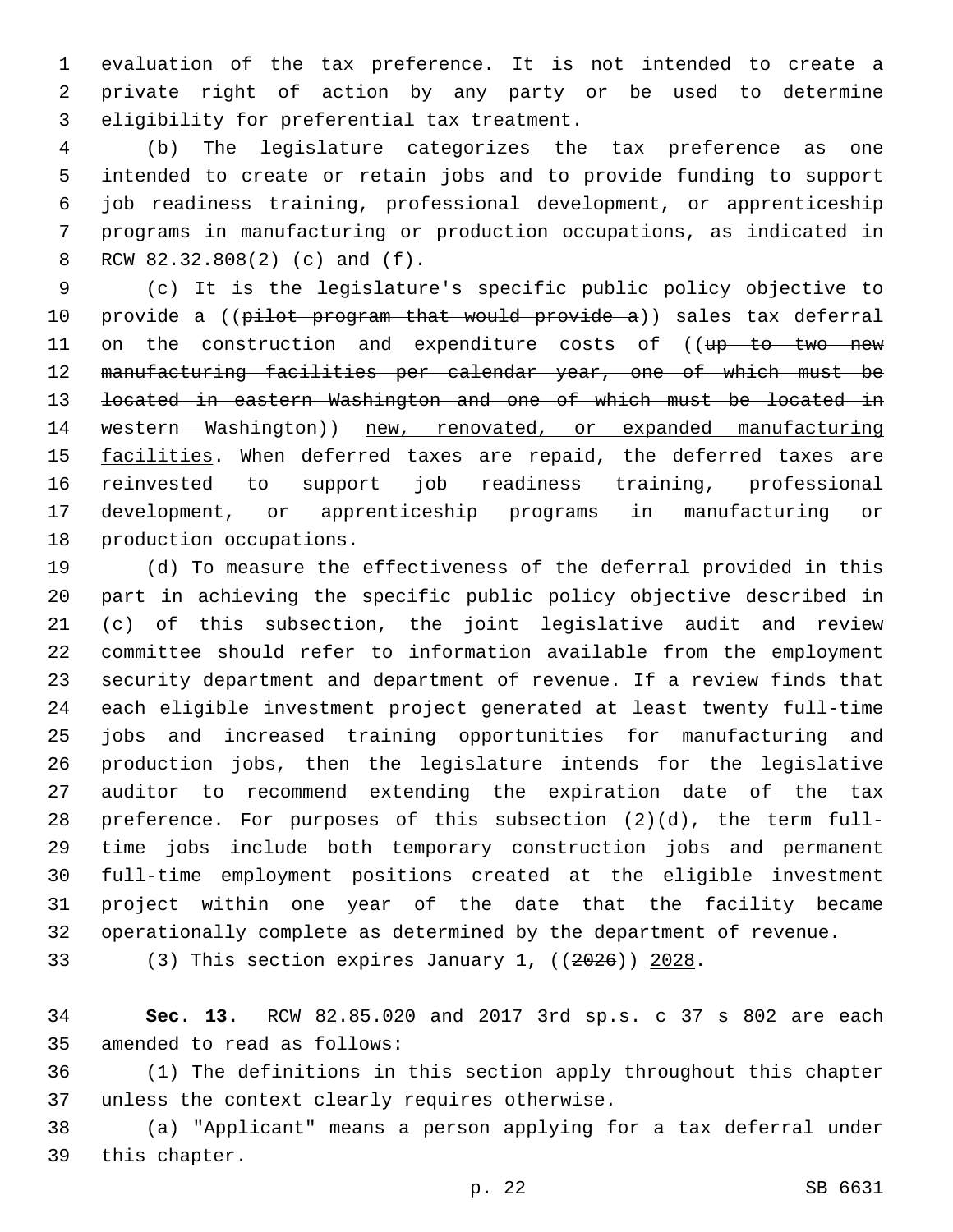(b) "Eligible investment project" means an investment project for 2 qualified buildings and machinery and equipment on  $((\text{two}))$  new, 3 renovated, or expanded manufacturing operations ((per calendar year, one of which must be located east of the crest of the Cascade mountains and one of which must be located west of the crest of the Cascade mountains)). Eligible investment projects that utilize or produce small modular reactors or other green technologies are encouraged. The deferral provided in this section only applies to the state and local sales and use taxes due on the first ten million dollars in costs for qualified buildings and machinery and equipment.

 (c) "Initiation of construction" has the same meaning as in RCW 12 82.63.010.

 (d) "Investment project" means an investment in qualified buildings or qualified machinery and equipment, including labor and services rendered in the planning, installation, and construction of 16 the project.

 (e) "Manufacturing" has the same meaning as provided in RCW 18 82.04.120.

(f) "Person" has the same meaning as provided in RCW 82.04.030.

 (g) "Qualified buildings" means construction of new structures, and expansion or renovation of existing structures for the purpose of increasing floor space or production capacity, used for manufacturing, including plant offices and warehouses or other buildings for the storage of raw material or finished goods if such facilities are an essential or an integral part of a factory, mill, plant, or laboratory used for manufacturing. If a qualified building is used partly for manufacturing and partly for other purposes, the applicable tax deferral must be determined by apportionment of the costs of construction under rules adopted by the department.

 (h) "Qualified machinery and equipment" means all new industrial fixtures, equipment, and support facilities that are an integral and necessary part of a manufacturing operation. "Qualified machinery and equipment" includes: Computers; software; data processing equipment; laboratory equipment; manufacturing components such as belts, pulleys, shafts, and moving parts; molds, tools, and dies; operating structures; and all equipment used to control, monitor, or operate 37 the machinery.

 (i) "Recipient" means a person receiving a tax deferral under 39 this chapter.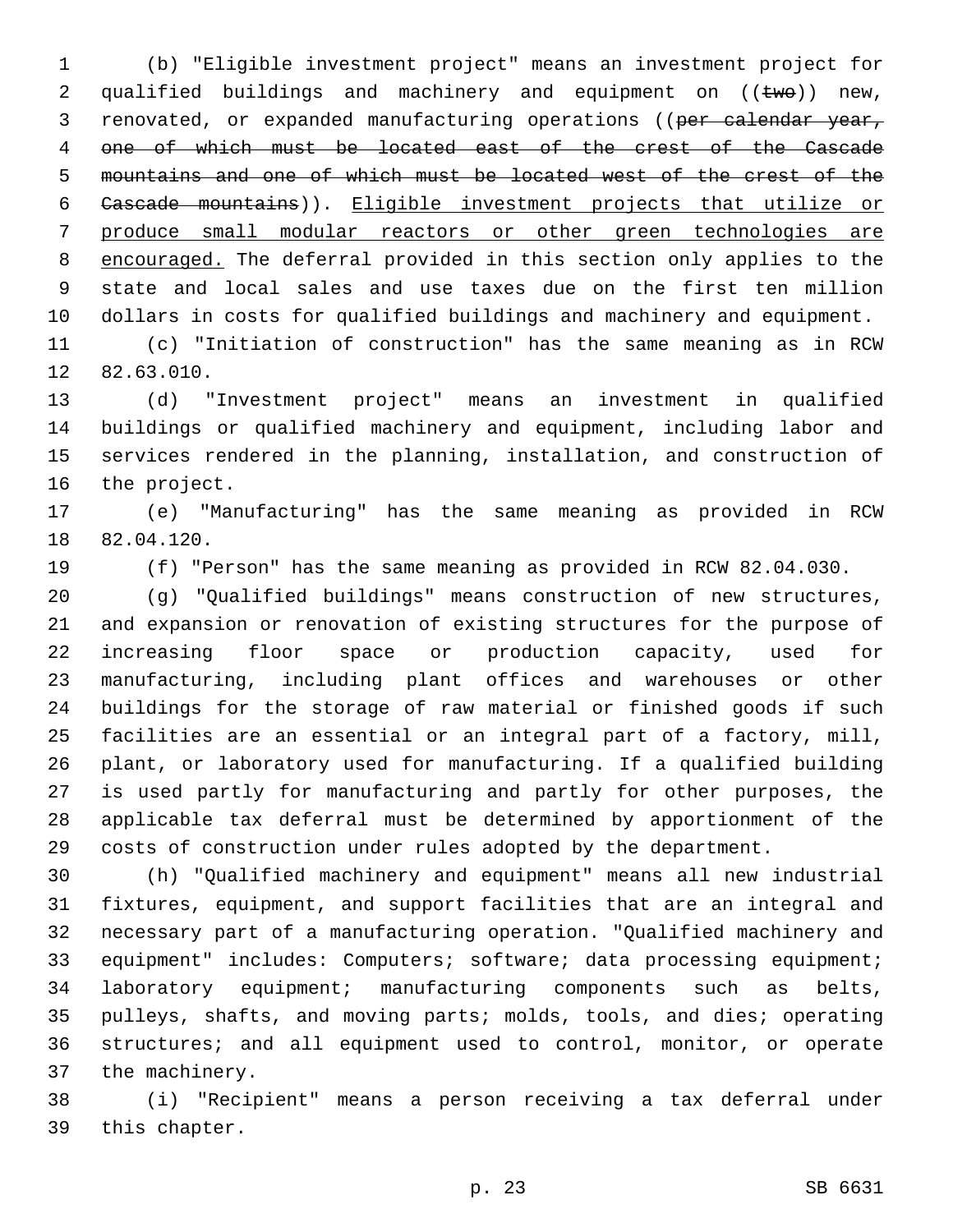(j) "Small modular reactor" means a scalable nuclear power plant using reactors that each have a gross power output no greater than three hundred megawatts electric, and where each reactor is designed for factory manufacturing and ease of transport, such as by truck, 5 rail, or barge.

(2) This section expires January 1, ((2026)) 2028.

 **Sec. 14.** RCW 82.85.030 and 2015 3rd sp.s. c 6 s 403 are each 8 amended to read as follows:

 The lessor or owner of a qualified building is not eligible for a 10 deferral unless:

 (1) The underlying ownership of the building, machinery, and equipment vests exclusively in the same person; or

 (2)(a) The lessor by written contract agrees to pass the economic 14 benefit of the deferral to the lessee;

 (b) The lessee that receives the economic benefit of the deferral agrees in writing with the department to complete the annual 17 ((survey)) tax performance report required under RCW ((82.32.585)) 18 82.32.534; and

 (c) The economic benefit of the deferral passed to the lessee is no less than the amount of tax deferred by the lessor and is evidenced by written documentation of any type of payment, credit, or other financial arrangement between the lessor or owner of the 23 qualified building and the lessee.

(3) This section expires January 1, 2028.

 **Sec. 15.** RCW 82.85.040 and 2017 3rd sp.s. c 37 s 803 are each 26 amended to read as follows:

 (1) Application for deferral of taxes under this chapter must be made before initiation of the construction of the investment project or acquisition of equipment or machinery. The application must be made to the department in a form and manner prescribed by the 31 department. ((The deferrals are available on a first-in-time basis.)) The application must contain information regarding the location of the investment project, the applicant's average employment in the state for the prior year, estimated or actual new employment related to the project, estimated or actual wages of employees related to the project, estimated or actual costs, time schedules for completion and operation, and other information required by the department. The department must rule on the application within sixty days.